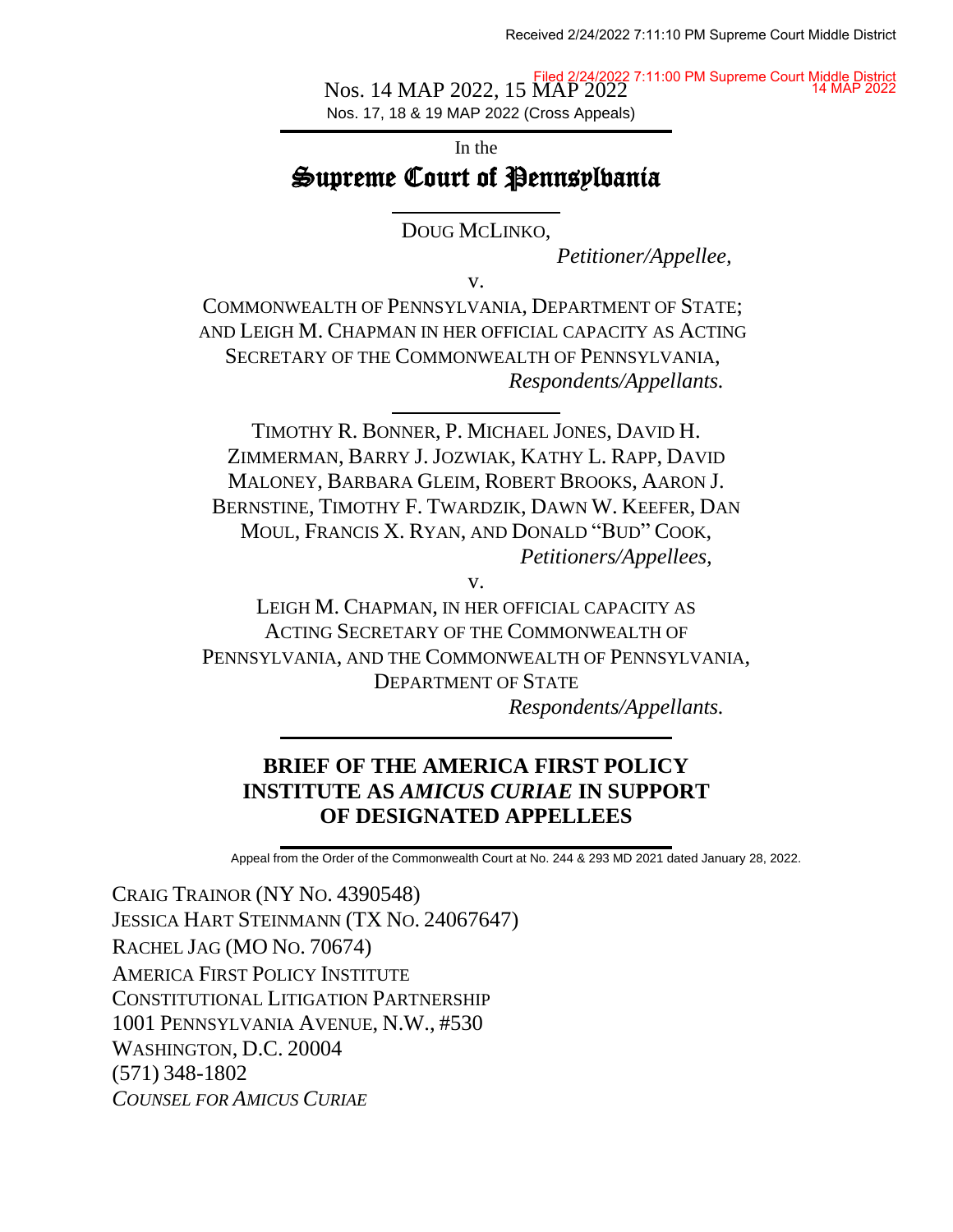# **TABLE OF CONTENTS**

| $\mathbf{I}$ . | The Common-Sense Election Reform Proposals Developed by<br>AFPI's Center for Election Integrity Demonstrate that the |  |
|----------------|----------------------------------------------------------------------------------------------------------------------|--|
| П.             | The Recent History of No-Excuse Mail-In Voting Favors                                                                |  |
|                | III. No-Excuse Mail-In Voting Creates a Lack of Confidence in                                                        |  |
|                |                                                                                                                      |  |
|                |                                                                                                                      |  |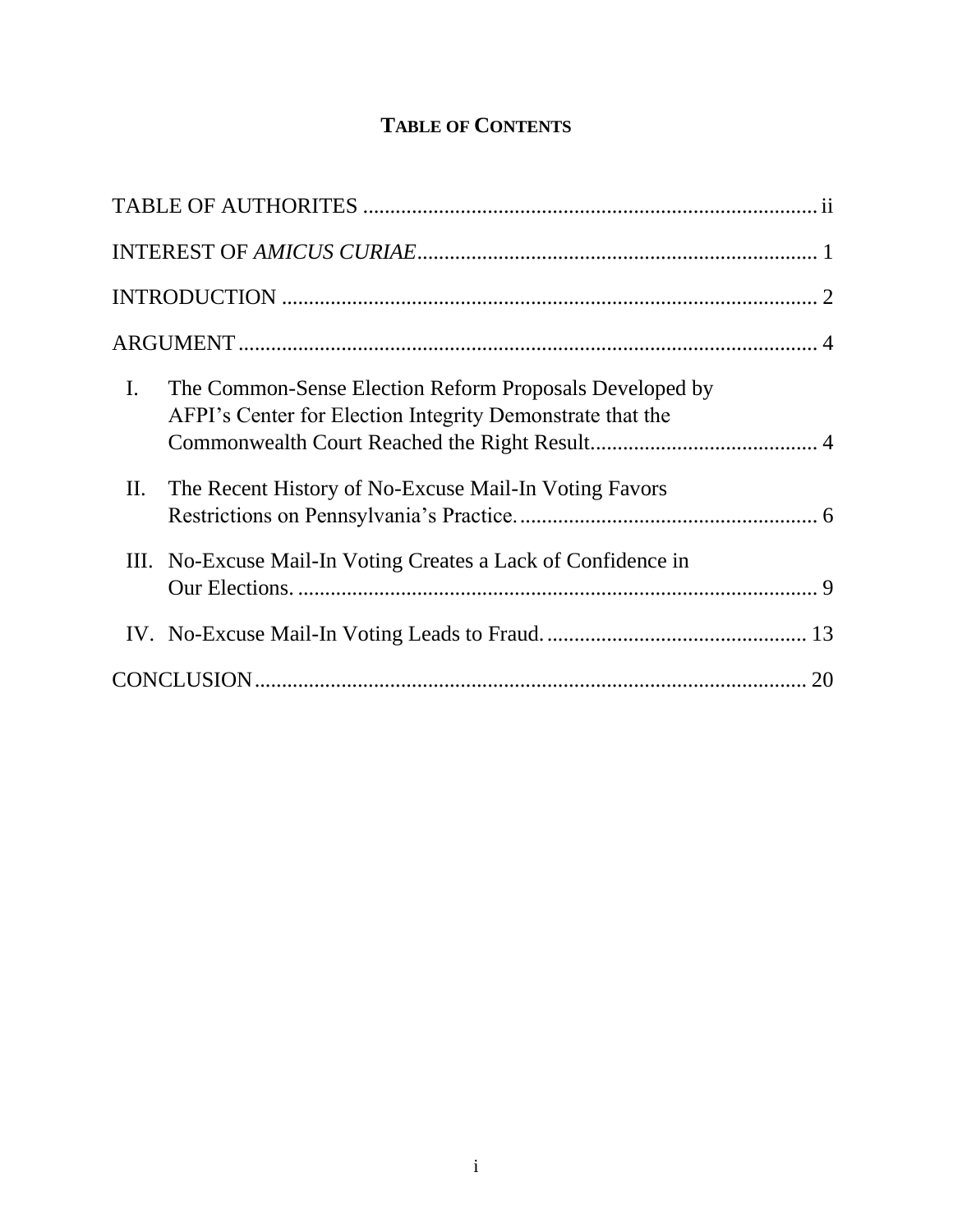# **TABLE OF AUTHORITIES**

## **Cases**

| Crawford v. Marion Cnty. Election Bd., 553 U.S. 181 (2008) 14                                                                                                                                                                                                |
|--------------------------------------------------------------------------------------------------------------------------------------------------------------------------------------------------------------------------------------------------------------|
|                                                                                                                                                                                                                                                              |
| McLinko v. Dep't of State, No. 244 M.D. 2021, 2022 WL 257659                                                                                                                                                                                                 |
| <b>Constitutional Provisions</b>                                                                                                                                                                                                                             |
|                                                                                                                                                                                                                                                              |
| <b>Rules</b>                                                                                                                                                                                                                                                 |
|                                                                                                                                                                                                                                                              |
| <b>Other Authorities</b>                                                                                                                                                                                                                                     |
| Associated Press, Man Admits to Voter Fraud in Casting Dead<br><i>Mother's Ballot</i> , U.S. News & World Report (Apr. 30, 2021),<br>https://www.usnews.com/news/best-states/pennsylvania/<br>articles/2021-04-30/man-admits-to-voter-fraud-in-casting-dead- |
| Building Confidence in U.S. Elections, Comm'n on Fed. Election<br>Reform (Sept 2005), https://www.legislationline.org/<br>download/id/1472/file/3b50795b2d0374cbef5c29766256.pdf 2, 9, 13                                                                    |
| Catherine Kim, Poll: 70 Percent of Republicans Don't Think the<br>Election was Free and Fair, Politico (Nov 9, 2020),<br>https://www.politico.com/news/2020/11/09/republicans-free-                                                                          |
| Daniel Chaitin, Pennsylvania's Democratic Governor Admits to<br>Violating State Election Law, Washington Examiner (Nov 6,<br>2021), https://www.washingtonexaminer.com/news/<br>campaigns/pennsylvanias-democratic-governor-admits-to-                       |
| Emily Jacobs, Jerry Nadler Slammed Paper Ballots as 'Extremely<br>Susceptible to Fraud' in 2004, N.Y. Post (May 27, 2020),                                                                                                                                   |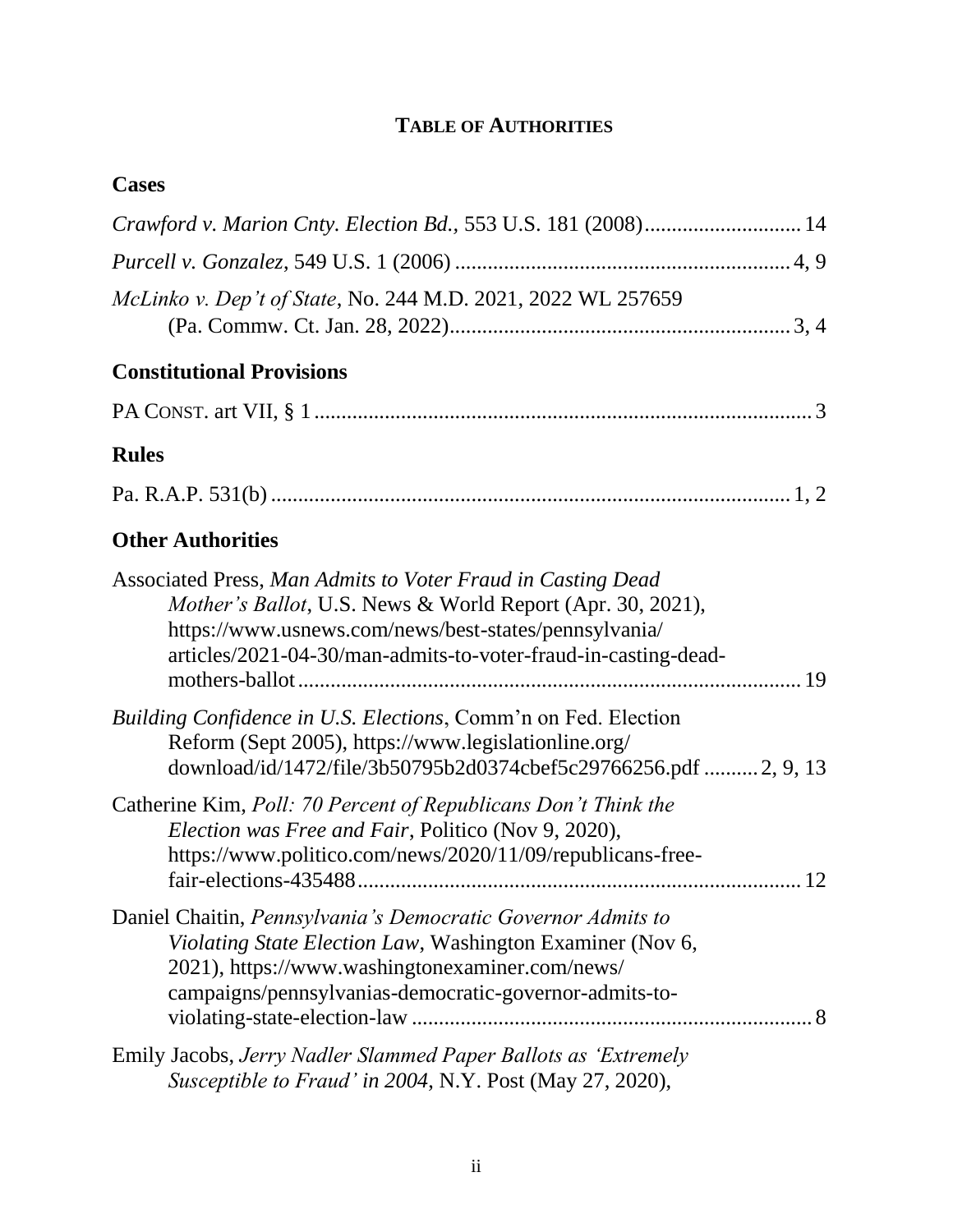| https://nypost.com/2020/05/27/jerry-nadler-warned-of-possible-                                                                                                                                                                                                                                               |
|--------------------------------------------------------------------------------------------------------------------------------------------------------------------------------------------------------------------------------------------------------------------------------------------------------------|
| Fed. Prosecution of Election Offenses 28 (Richard C. Pilger eds.,                                                                                                                                                                                                                                            |
| Fred Lucas, 7 Ways the 2005 Carter-Baker Report Could Have<br>Averted Problems with 2020 Election, The Daily Signal (Nov<br>20, 2020), https://www.dailysignal.com/2020/11/20/7-ways-<br>the-2005-carter-baker-report-could-have-averted-problems-                                                           |
| John C. Fortier & Norman J. Ornstein, <i>Election Reform: The Absentee</i><br>Ballot and the Secret Ballot: Challenges for Election Reform,                                                                                                                                                                  |
| Ken Blackwell & Hogan Gidley, Every Legal Vote is Equal to Every<br>Other Legal Vote, Not More, Not Less, America First Policy<br>Institute Center for Election Integrity (2021),<br>https://americafirstpolicy.com/assets/uploads/files/AFPI-<br>Center_for_Election_Integrity-Center_Overview_Paper.pdf  4 |
| Laura Parker, Why 'Close-Call' Presidential Elections are Happening<br>More Often, National Geographic (Nov 4, 2020),                                                                                                                                                                                        |
| Ohio Secretary of State, Duties & Responsibilities – Chief Elections Officer,                                                                                                                                                                                                                                |
| Olivia Waxman, Voting by Mail Dates Back to America's Earliest<br>Years. Here's How It's Changed Over the Years, Time, (Sept.                                                                                                                                                                                |
| Pennsylvania 2020 Post-Election Poll Key Findings Report,<br>Muhlenburg College (January 2021)<br>https://www.muhlenberg.edu/aboutus/polling/politicselectionss                                                                                                                                              |
| Press Release, Az. Att'y Gen., Scottsdale Woman Accused of Voting<br>in Name of Deceased Person Indicted, (July 12, 2021),<br>https://www.azag.gov/press-release/scottsdale-woman-accused-                                                                                                                   |
| Press Release, Az. Att'y Gen., Scottsdale Woman Pleads Guilty for<br>Casting Illegal Vote in Name of Her Deceased Mother, Accused                                                                                                                                                                            |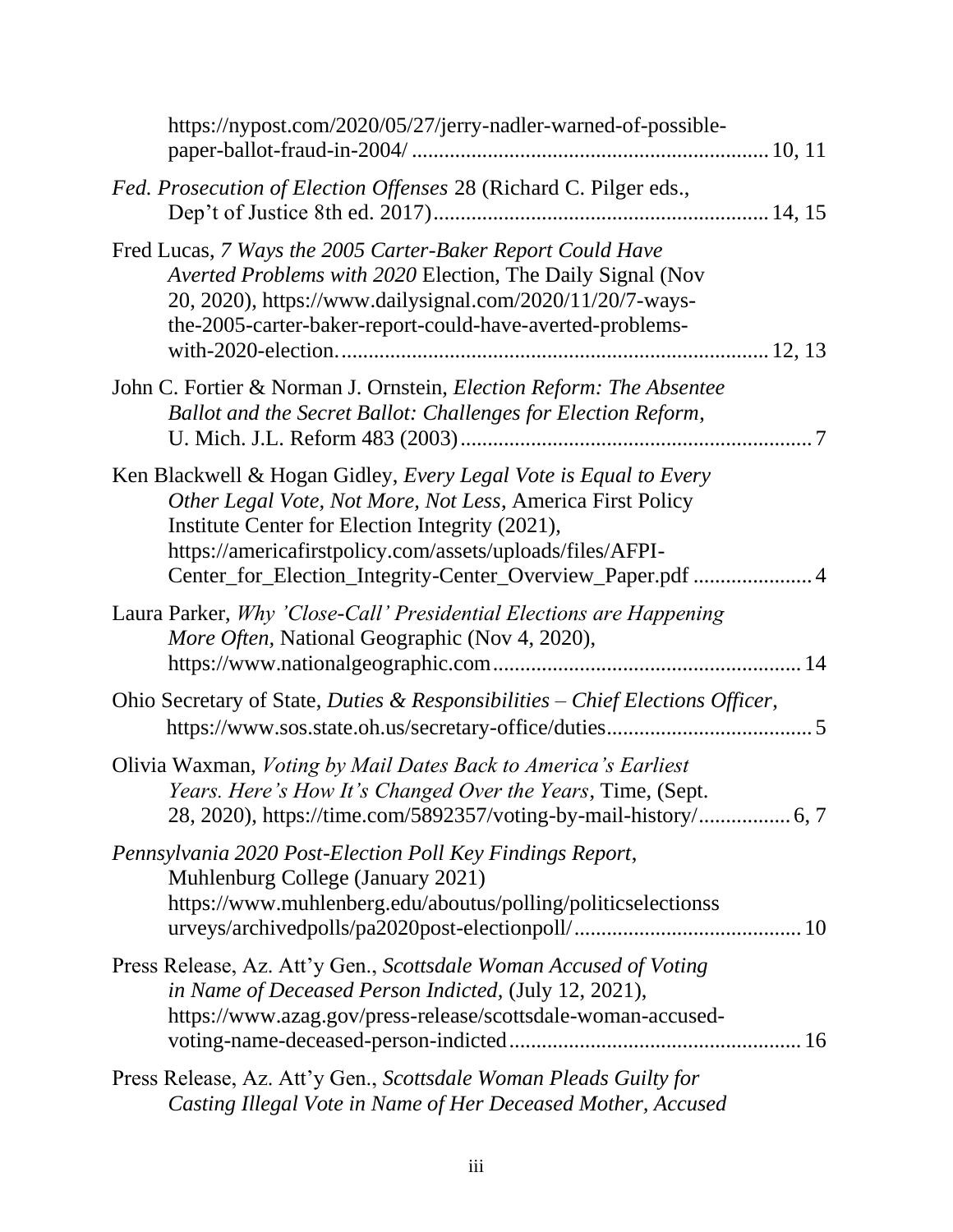| of Voting in Name of Deceased Person Indicted, (Feb 1, 2022),<br>https://www.azag.gov/press-release/scottsdale-woman-pleads-<br>guilty-casting-illegal-vote-name-her-deceased-mother 16, 17                                                                                                        |  |
|----------------------------------------------------------------------------------------------------------------------------------------------------------------------------------------------------------------------------------------------------------------------------------------------------|--|
| Press Release, Delaware Ctny. Dist. Att'y, (Dec 21, 2020),<br>https://int.nyt.com/data/documenttools/press-release-on-<br>criminal-charges-against-bruce-bartman/                                                                                                                                  |  |
| Press Release, Mich. Att'y Gen., AG Nessel Takes Action to Ensure<br>Fair & Free Elections, (Nov. 13, 2020),<br>https://www.michigan.gov/ag/0,4534,7-359-92297_47203-                                                                                                                              |  |
| Press Release, Mich. Att'y Gen., Canton Township Man Pleads Guilty<br>to Misdemeanor Election Law Violation, (Jan 20, 2021),<br>https://www.michigan.gov/ag/0,4534,7-359--549907--s,00.html 17                                                                                                     |  |
| Press Release, Nev. Att'y Gen., Attorney General Ford Announces<br>Guilty Plea of Las Vegas Man Charged with Voter Fraud,<br>(Nov. 16, 2021), https://ag.nv.gov/News/PR/2021/Attorney_<br>General_Ford_Announces_Guilty_Plea_of_Las_Vegas_Man_C                                                    |  |
| Press Release, Nev. Att'y Gen., Attorney General Ford Announces<br>Voter Fraud Charges (Oct 21, 2021), https://ag.nv.gov/News/<br>PR/2021/Attorney_General_Ford_Announces_Voter_Fraud_                                                                                                             |  |
| Press Release, Tex. Att'y Gen., AG Paxton Announces Joint<br>Prosecution of Gregg County Organized Election Fraud in<br>Mail-In Balloting Scheme (Sept 23, 2020),<br>https://www.texasattorneygeneral.gov/news/releases/ag-paxton-<br>announces-joint-prosecution-gregg-county-organized-election- |  |
| Press Release, Tex. Att'y Gen., OP-ED: Mail-In Ballots: A Threat to<br>Democracy, (Sept 1, 2020), https://www.texasattorneygeneral.<br>gov/news/releases/op-ed-mail-ballots-threat-democracy 11                                                                                                    |  |
| Press Release, Tex. Att'y Gen., Paxton Helps Secure Fair and Safe<br>Elections for Gregg County, (Jan 25, 2022),<br>https://www.texasattorneygeneral.gov/news/releases/paxton-                                                                                                                     |  |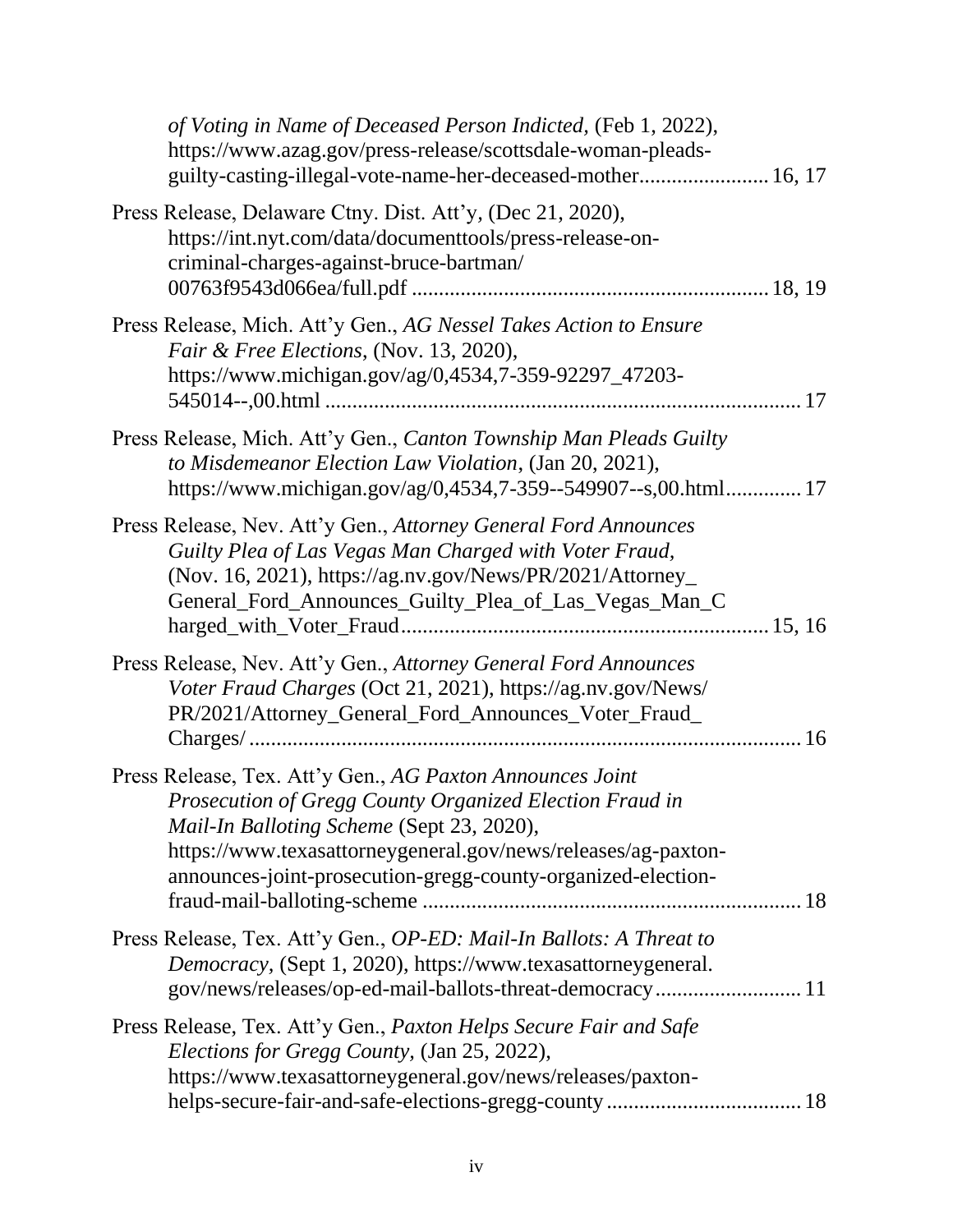| Quinn Scanlan, Here's how states have changed the rules around<br>voting amid the coronavirus pandemic, ABC News (Sept. 22,<br>2020), https://abcnews.go.com/Politics/states-changed-rules-<br>voting-amid-coronavirus-pandemic/story?id=72309089 11, 12 |  |
|----------------------------------------------------------------------------------------------------------------------------------------------------------------------------------------------------------------------------------------------------------|--|
| Samuel Adams, Extract of a Letter from the Southward, Boston<br>Gazette (Apr 2, 1781), https://www.gutenberg.org/cache/                                                                                                                                  |  |
| <i>Table 1: States with No-Excuse Absentee Voting, Nat'l Conf. of State</i><br>Leg. (January 3, 2022) https://www.ncsl.org/research/elections-<br>and-campaigns/vopp-table-1-states-with-no-excuse-absentee-                                             |  |
| The Case Against Mass-Mail in Ballots, America First Policy Institute<br>1 (Aug 19, 2021), https://americafirstpolicy.com/latest/the-case-                                                                                                               |  |
| The Top 25 Common-Sense State Election Integrity Reforms, America<br>First Policy Institute Center for Election Integrity (2021),<br>https://www.documentcloud.org/documents/21108981-afpis-                                                             |  |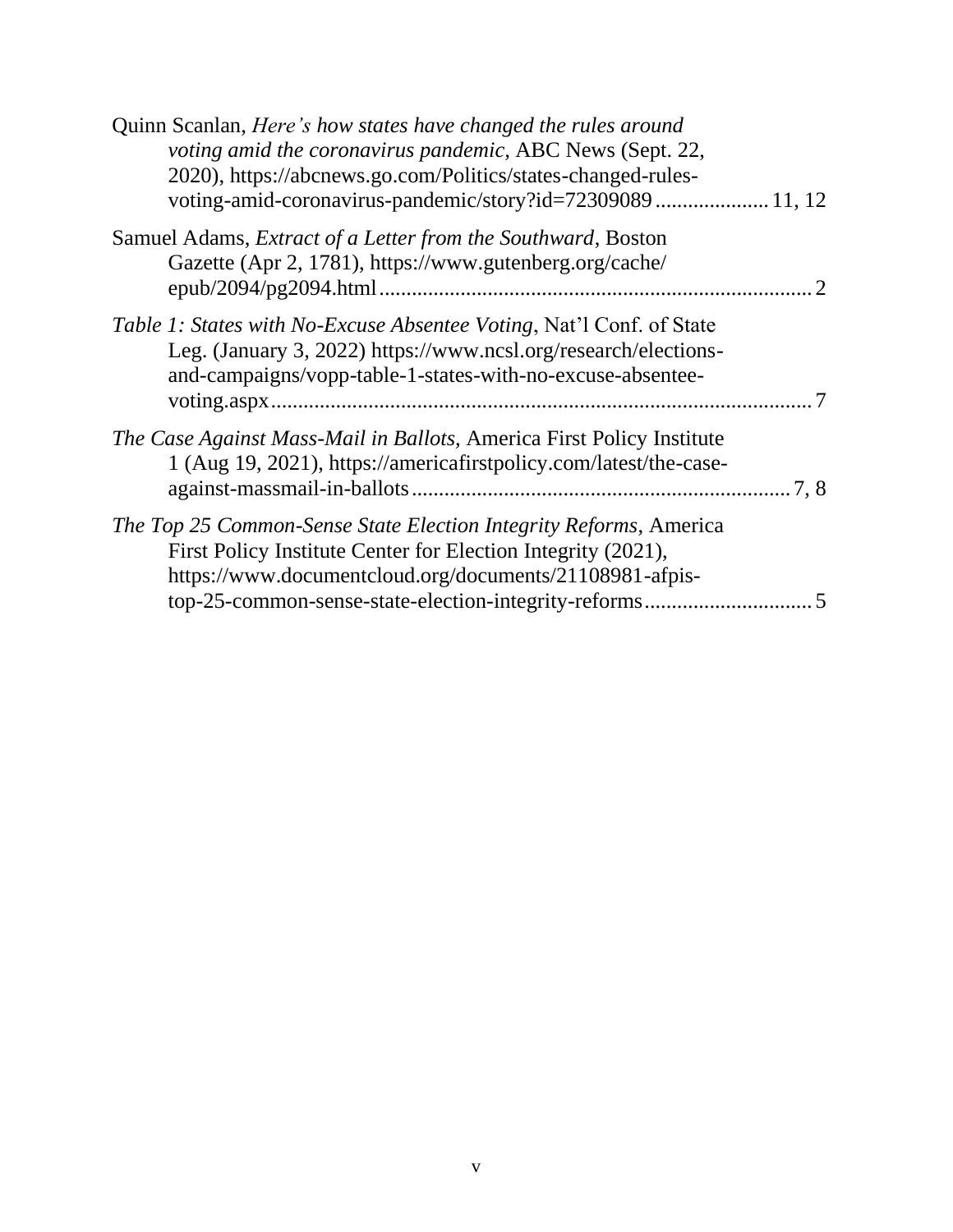Pursuant to Pa. R.A.P. 531, the America First Policy Institute, by and through its counsel, files this *Amicus Curiae* brief on behalf of designated appellees, Doug McLinko, Timothy R. Bonner, P. Michael Jones, David H. Zimmerman, Barry J. Jozwiak, Kathy L. Rapp, David Maloney, Barbara Gleim, Robert Brooks, Aaron J. Bernstine, Timothy F. Twardzik, Dawn W. Keefer, Dan Moul, Francis X. Ryan, and Donald "Bud" Cook.

#### **INTEREST OF** *AMICUS CURIAE*

<span id="page-6-0"></span>The America First Policy Institute (AFPI) is a non-profit, non-partisan research institute dedicated to the advancement of policies that put the American People first. Its guiding principles are liberty, free enterprise, the rule of law, America-first foreign policy, and a belief that American workers, families, and communities are the key to the success of our country. It is the mandate of policymakers to advance and serve these interests above all others. As part of its mission, AFPI houses the Center for Election Integrity, which participates in a national effort to conduct research, educate stakeholders, and develop policies that help make it easy to vote, but hard to cheat. AFPI, thus, works with state partners to highlight measures and best practices that ensure free and fair elections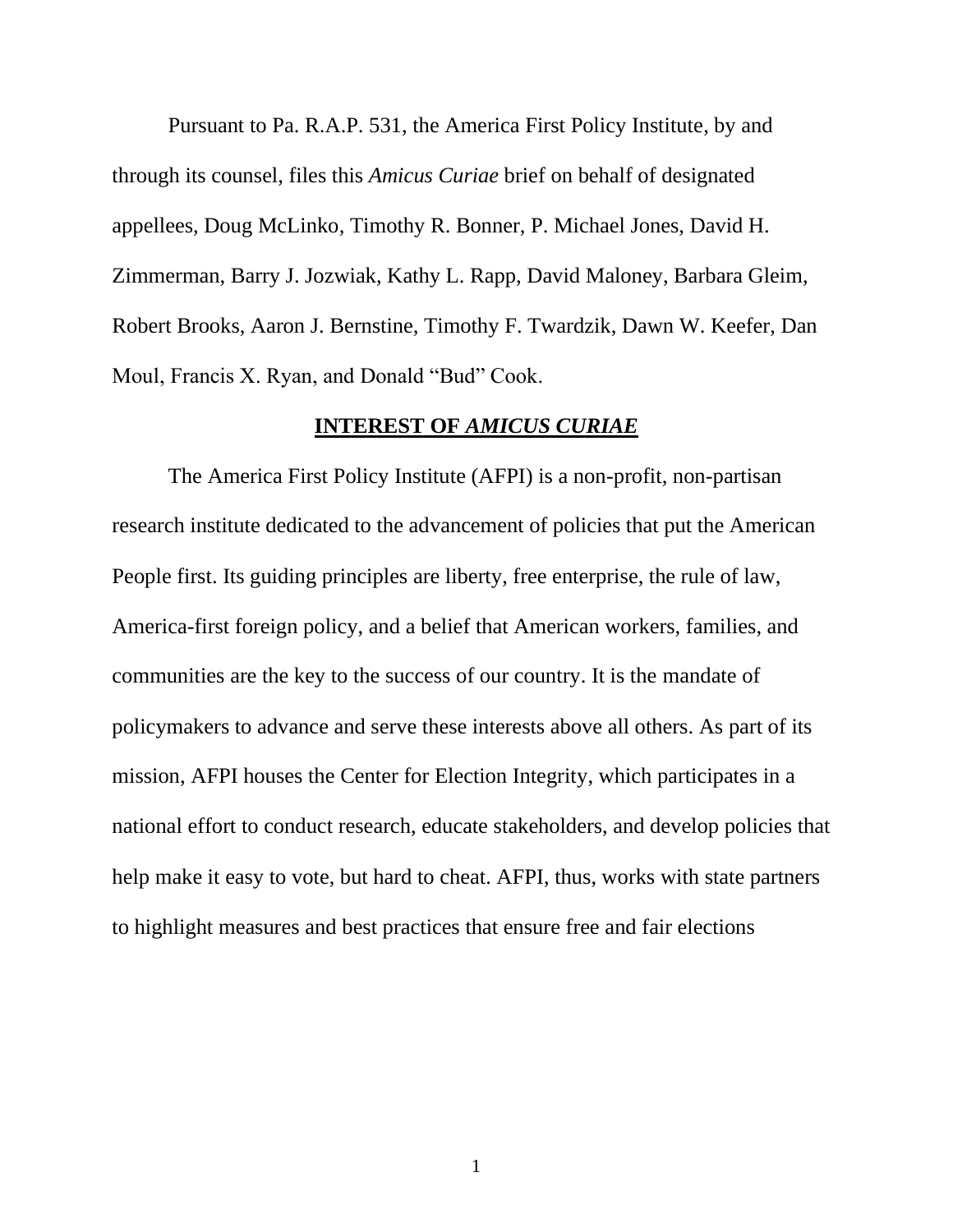throughout the United States and promote confidence in United States

<span id="page-7-0"></span>representative democracy.<sup>1</sup>

## **INTRODUCTION**

Elections are the heart of democracy. They are the instrument for the people to choose leaders and hold them accountable. At the same time, elections are a core public function upon which all other government responsibilities depend. If elections are defective, the entire democratic system is at risk.

Americans are losing confidence in the fairness of elections. . . .

*Building Confidence in U.S. Elections*, Comm'n on Fed. Election Reform (Sept.

2005),https://www.legislationline.org/download/id/1472/file/3b50795b2d0374cbef

5c29766256.pdf, (hereinafter "Carter-Baker Report").

The foundation of American self-government is liberty. The people's

natural liberty is expressed by their ability to vote in free and fair elections. As

Samuel Adams said, "Let each citizen remember at the moment he is offering his

vote . . . that he is executing one of the most solemn trusts in human society for

which he is accountable to God and his country" Samuel Adams, *Extract of a* 

*Letter from the Southward*, Boston Gazette (Apr. 2, 1781),

https://www.gutenberg.org/cache/epub/2094/pg2094.html.

We certify that no one other than AFPI paid in whole or in part for the preparation of this *amicus curiae* brief or authored in whole or in part this brief. *See* Pa. R.A.P. 531(b)(2).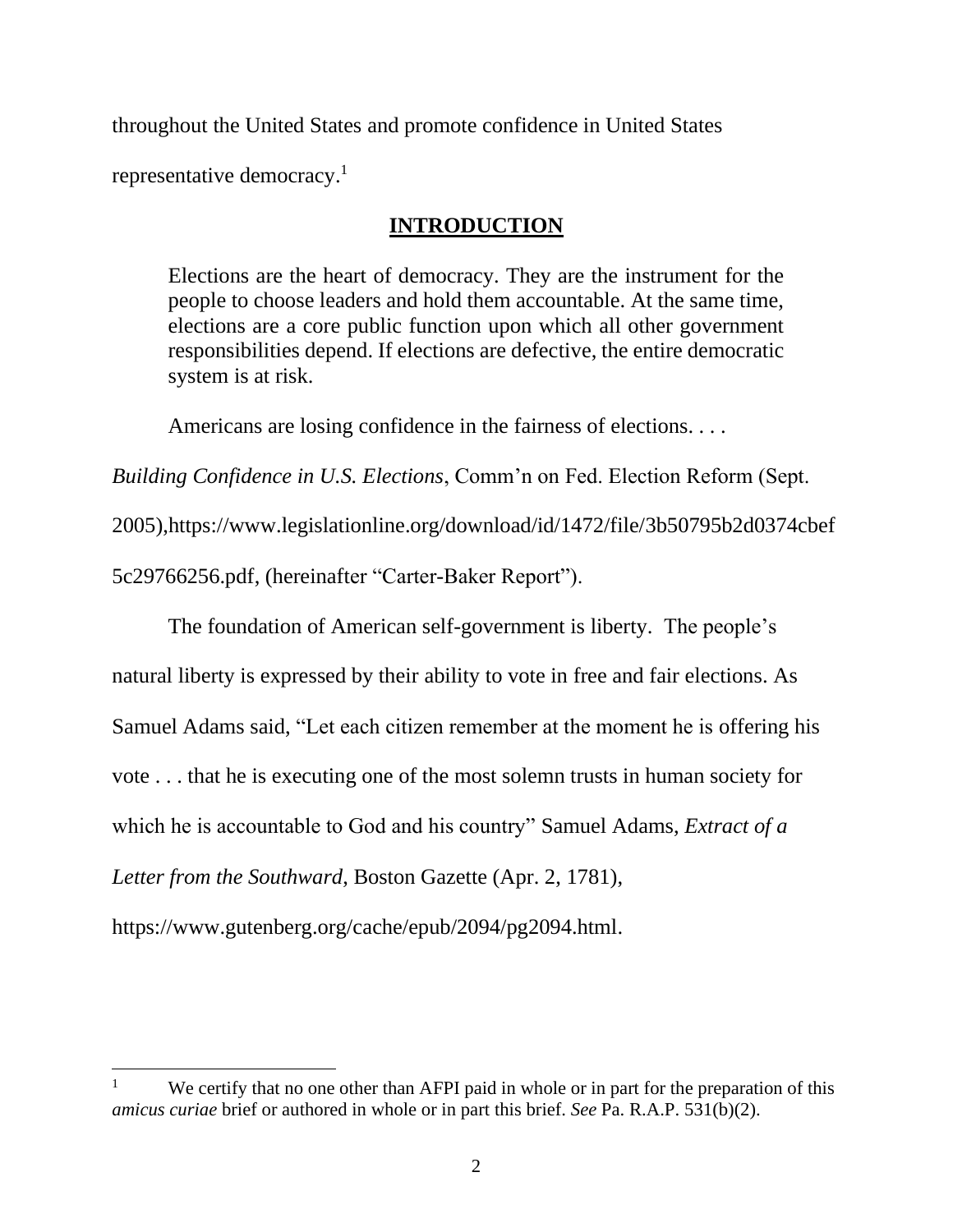In each election, eligible voters should cast one ballot at one time that is counted by election officials once. When the people believe that this simply democratic equation is not respected, they lose confidence in the electoral process and develop a distrust of their elected representatives. As demonstrated below, there is a crisis of confidence in America's electoral system. With this case, the Court can restore faith in American elections and set the standard for the rest of our country.

The Commonwealth Court of Pennsylvania held that Act 77's no-excuse absentee voting provision violates the Pennsylvania Constitution. Its ruling was primarily based upon this Court's well-established precedent that Article VII, Section 1's requirement that eligible electors "'offer to vote' requires the physical presence of the elector, whose 'ballot cannot be sent by mail or express, nor can it be cast outside of all Pennsylvania election districts and certified into the county where the voter has his domicile.'" *McLinko v. Dep't of State*, No. 244 M.D. 2021, 2022 WL 257659, at \*14 (Pa. Commw. Ct. Jan 28, 2022) (quoting *Chase v. Miller*, 41 Pa. 403, 419 (1862)). To permit "[n]o-excuse mail-in voting," the court reasoned, would require "a constitutional amendment to end the Article VII, Section 1 requirement of in-person voting." *Id.* at \*25. Significantly, the public policy principle underlying Article VII, Section 1's in-person voting requirement is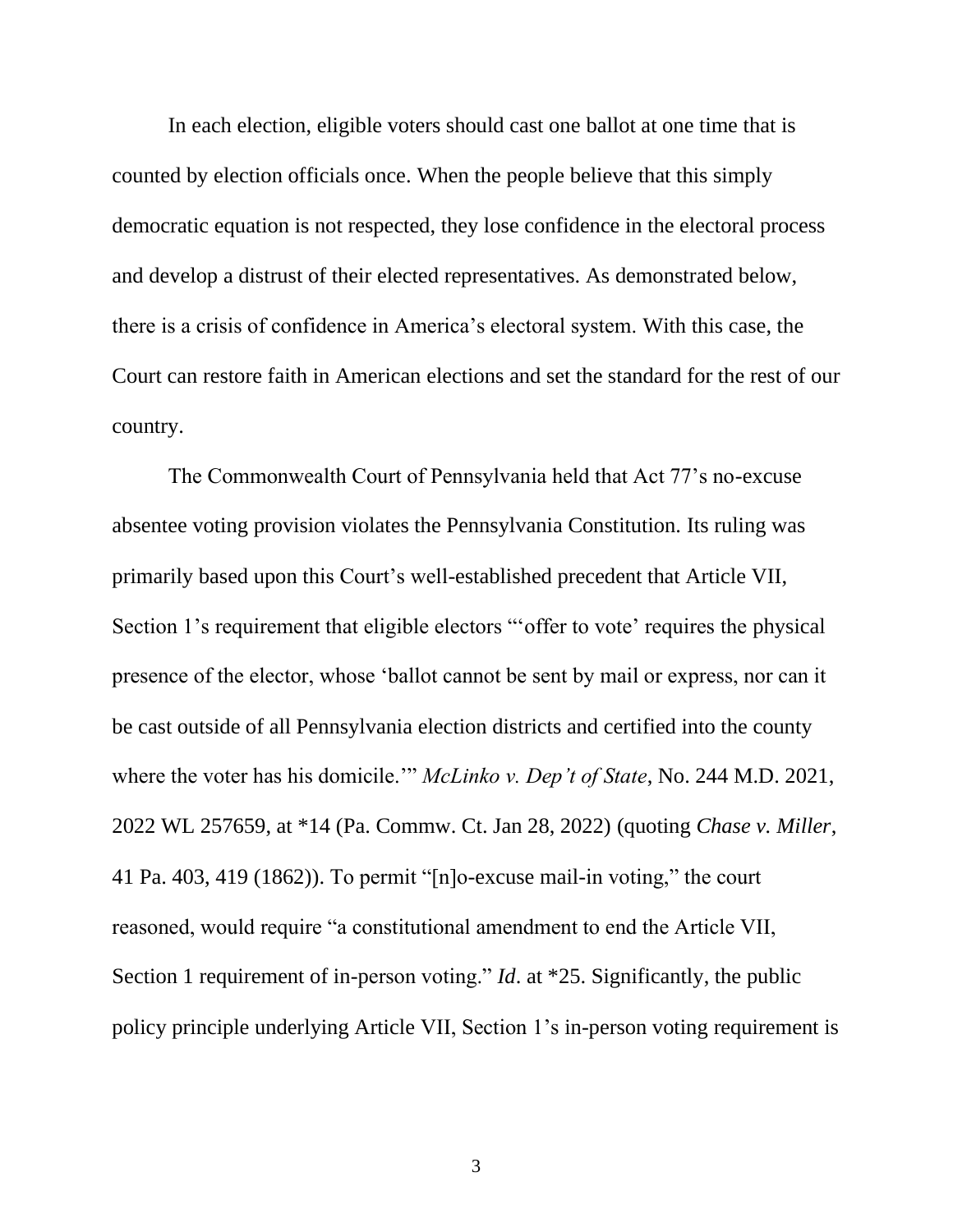"to exclude disqualified pretenders and fraudulent voters of all sorts." *Id*. at \*13 (quoting *Chase*, 41 Pa. at 418).

AFPI submits that this public policy concern has never been more important as confidence in the American electoral systems continues to erode. As the United States Supreme Court put it, "Confidence in the integrity of our electoral processes is essential to the functioning of our participatory democracy." *Purcell v. Gonzalez*, 549 U.S. 1, 4 (2006). The Court should affirm the Commonwealth Court's decision that Act 77 is incompatible with the Pennsylvania Constitution in light of the stakes.

### **ARGUMENT**

## <span id="page-9-1"></span><span id="page-9-0"></span>**I. The Common-Sense Election Reform Proposals Developed by AFPI's Center for Election Integrity Demonstrate that the Commonwealth Court Reached the Right Result.**

AFPI's Center for Election Integrity (CEI) is dedicated to the principle that "every legal vote is equal to every other legal vote, not more, not less." Ken Blackwell & Hogan Gidley, *Every Legal Vote is Equal to Every Other Legal Vote, Not More, Not Less*, America First Policy Institute Center for Election Integrity (2021), https://americafirstpolicy.com/assets/uploads/files/AFPI-Center\_for\_ Election\_Integrity-Center\_Overview\_Paper.pdf. The Honorable Kenneth Blackwell is CEI's Chairman. A former Cincinnati Mayor, Ohio Treasurer, and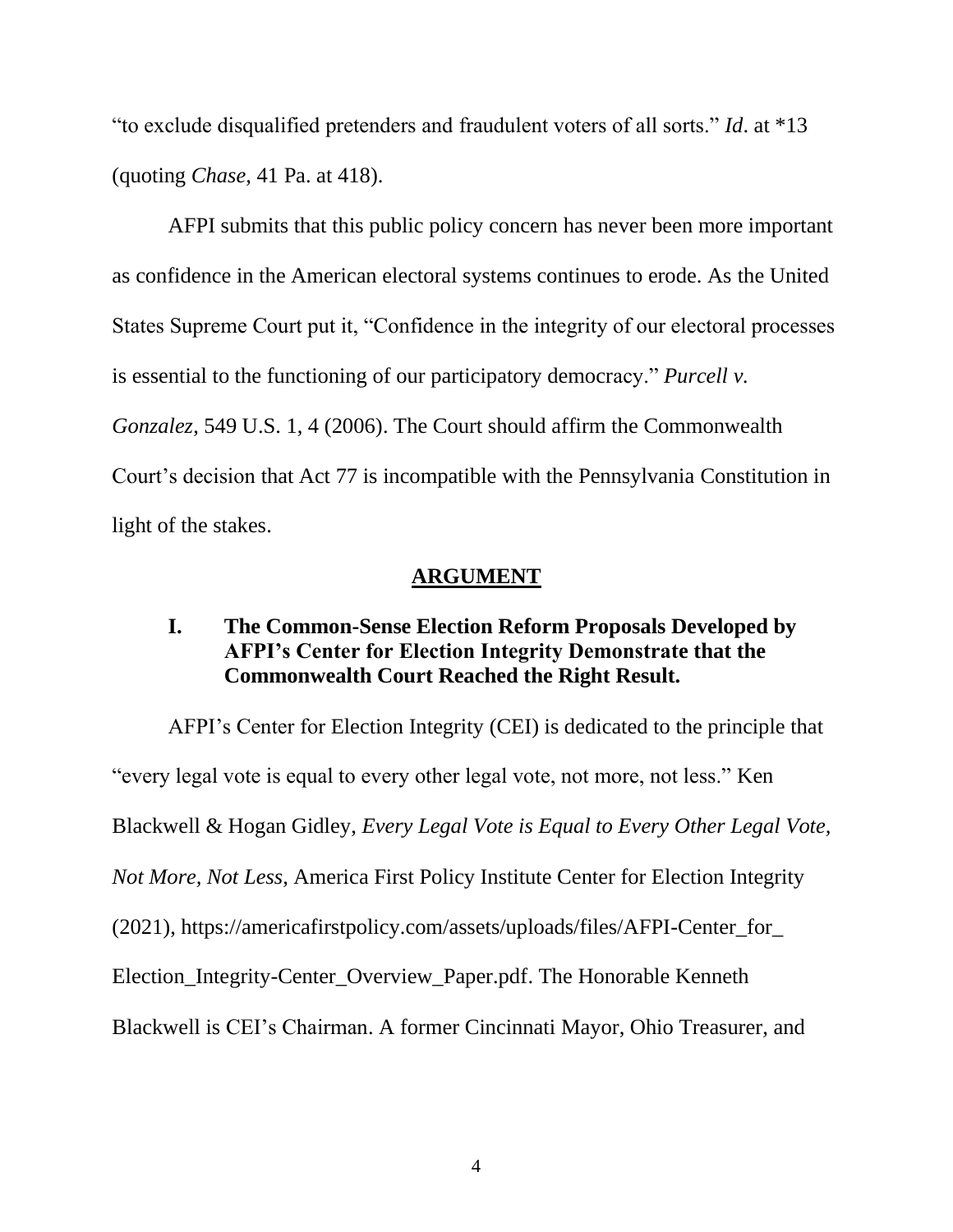Secretary of State, he is an expert on elections and election security.<sup>2</sup> Chairman Blackwell and CEI have identified 25 election reforms that, if implemented, will help restore confidence in our electoral process, safeguard the franchise, and ensure the integrity of our elections.

In AFPI's report, "The Top 25 Common-Sense State Election Integrity Reforms," CEI specifically targets mail-in ballot voting because it permits unique opportunities for voter fraud and abuse. *The Top 25 Common-Sense State Election Integrity Reforms*, America First Policy Institute Center for Election Integrity (2021), https://www.documentcloud.org/documents/21108981-afpis-top-25 common-sense-state-election-integrity-reforms. Therefore, CEI recommends, among other common-sense proposals, the elimination of no-excuse mail-in ballots and mass mailing of unsolicited mail-in ballots; a requirement that all ballots be returned to election officials by election day and before polls close; and comprehensive prohibitions on ballot harvesting, pre-filled absentee applications, and drop-boxes for mail-in ballots. *Id.* These reforms would ensure that legally

<sup>&</sup>lt;sup>2</sup> As Ohio Secretary of State, from 1999 to 2007, Chairman Blackwell was "Ohio's chief elections officer" who oversaw "the elections process and appoint[ed] the members of boards of elections in each of Ohio's 88 counties. The Secretary of State supervises the administration of election laws; reviews statewide initiative and referendum petitions; chairs the Ohio Ballot Board, which approves ballot language for statewide issues; canvasses votes for all elective state offices and issues; investigates election fraud and irregularities; trains election officials, and works with counties to train poll workers." Ohio Secretary of State, *Duties & Responsibilities* – *Chief Elections Officer*, https://www.sos.state.oh.us/secretary-office/duties-responsibilities/ (last visited Feb. 24, 2022).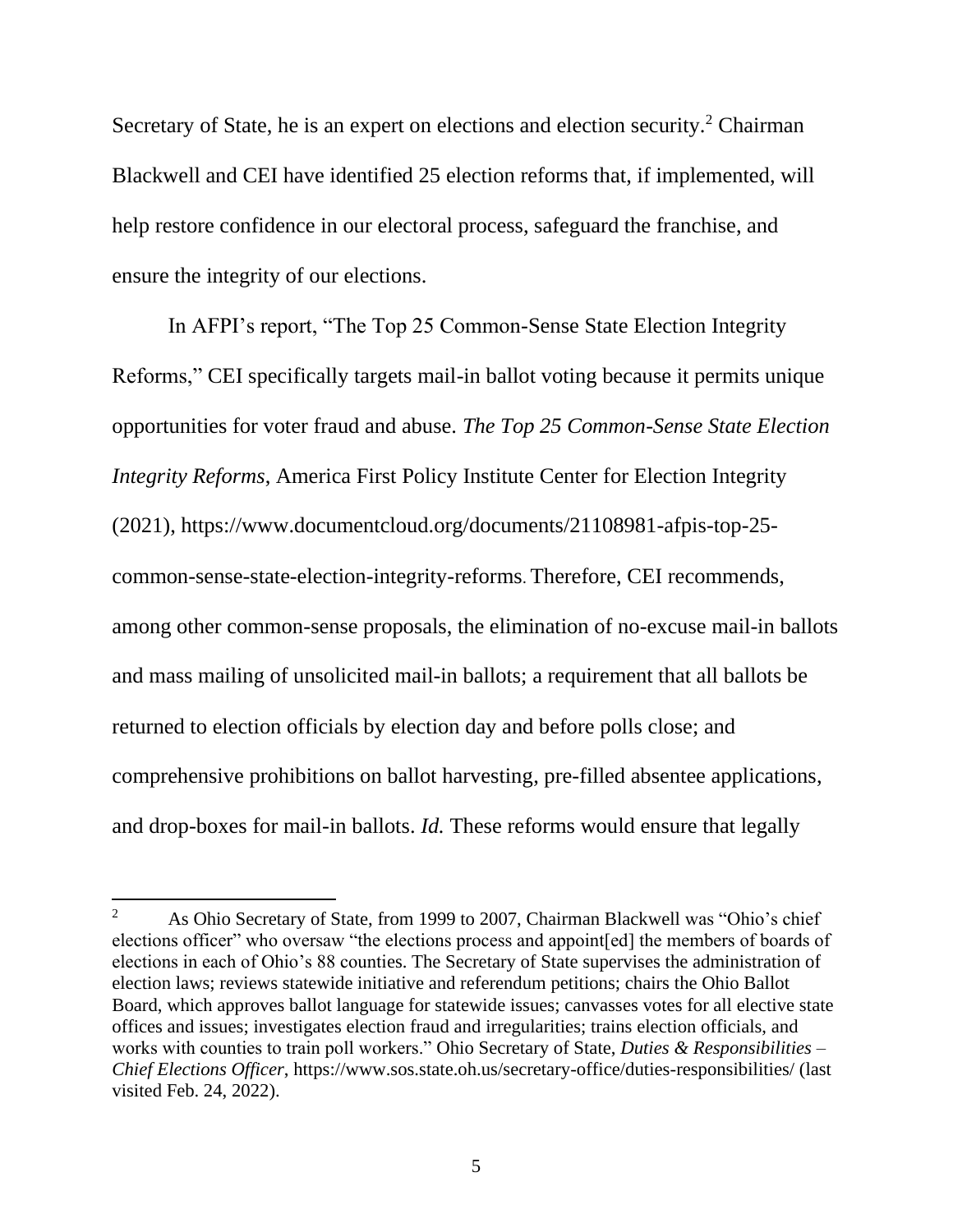competent voters cast ballots and legitimate ballots are counted. CEI's proposals, then, clearly comport with the history of absentee voting, the policy concerns that arise in no-excuse mail-in voting, and the textual requirements of the Pennsylvania Constitution. AFPI, therefore, urges this Court to affirm the Commonwealth Court's decision.

### <span id="page-11-0"></span>**II. The Recent History of No-Excuse Mail-In Voting Favors Restrictions on Pennsylvania's Practice.**

CEI's proposals were not developed in a vacuum. They were, in large measure, a response to the explosion in no-excuse mail-in voting regimes across the country. By way of background, absentee voting, in one form or another, was a rare but acceptable method of casting the ballot during the colonial era and early America. In the Massachusetts colony, during the 17th Century, "men could vote from home if their homes were 'vulnerable to Indian attack,'" and Continental Army soldiers in Hollis, New Hampshire, could vote in writing "in 1775 during the American Revolution." Olivia Waxman, *Voting by Mail Dates Back to America's Earliest Years. Here's How It's Changed Over the Years*, Time (Sept 28, 2020), https://time.com/5892357/voting-by-mail-history/. It was the exigencies of the Civil War, however, that necessitated America's embrace of "absentee voting on a large scale, as so many of the men who were eligible to vote were away from home fighting." *Id.* Under the supervision of state officials, Union soldiers, for instance,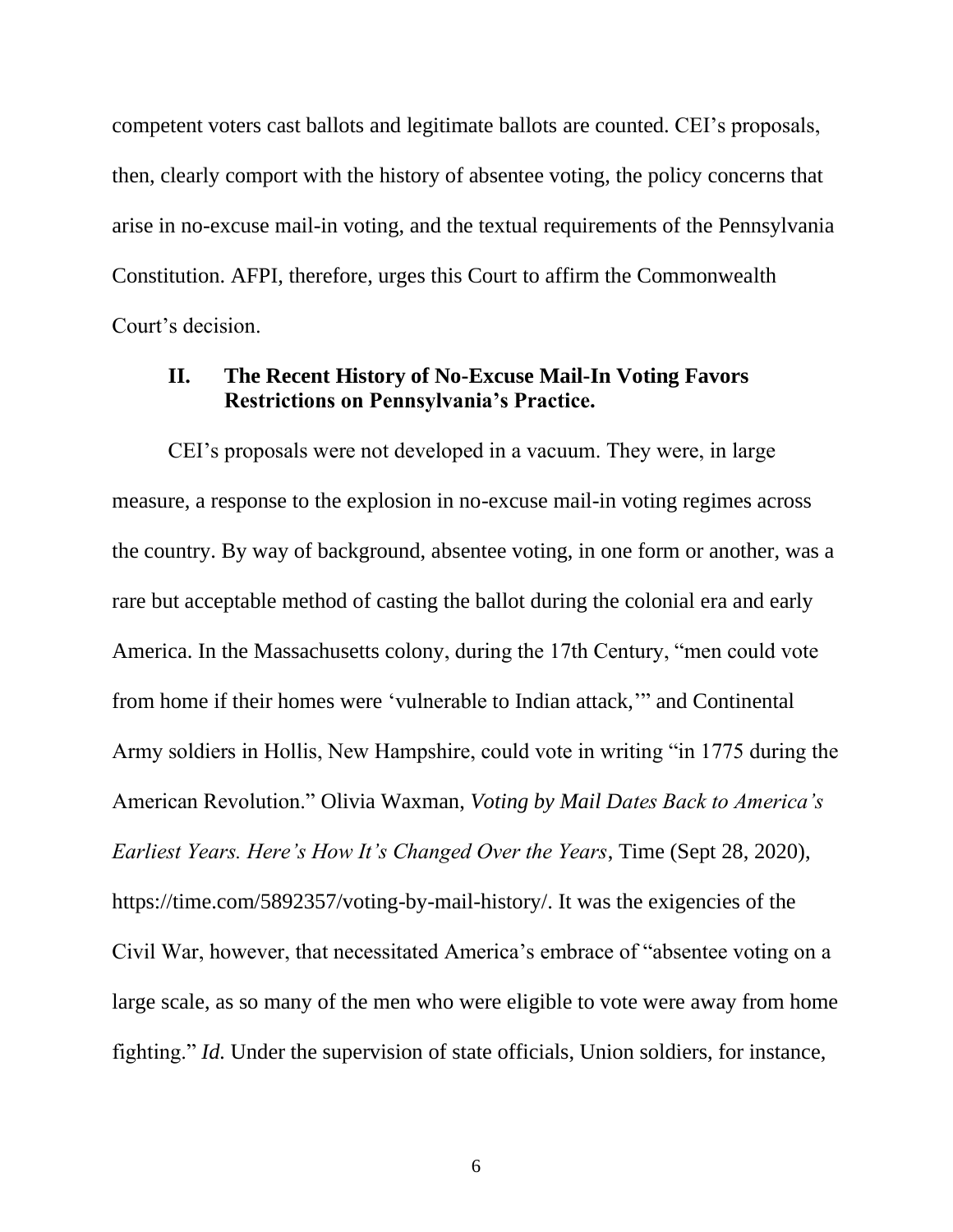were permitted to vote in field hospitals and camps. *Id.* In these instances, the common denominator is an inarguable case for good cause shown.

While good cause, such as military service, has historically justified absentee ballot voting since the inception of the American republic, it was generally considered an exception to voting in person and intended to be exercised only by bona fide voters. *Cf.* John C. Fortier & Norman J. Ornstein, *Election Reform: The Absentee Ballot and the Secret Ballot: Challenges for Election Reform*, U. Mich. J.L. Reform 483, 492-93 (2003) (noting that early proponents of absentee balloting recognized that it "could be in tension with the Australian ballot," raised "serious questions about fraud and coercion," and that "Courts struck down a number of state [absentee balloting] laws for violating state constitutional provisions that protected the right to a secret ballot or required voting in person"). Despite the deeply rooted history of good cause absentee voting, in 2000, Oregon became the first state to implement a no-excuse absentee ballot system. *The Case Against Mass-Mail in Ballots,* America First Policy Institute 1 (Aug 19, 2021), [https://americafirstpolicy.com/latest/the-case-against](https://americafirstpolicy.com/latest/the-case-against-massmail-in-ballots)[massmail-in-ballots.](https://americafirstpolicy.com/latest/the-case-against-massmail-in-ballots) Now, 34 states and the District of Columbia permit no-excuse mail-in voting. *Table 1: States with No-Excuse Absentee Voting*, Nat'l Conf. of State Leg. (Jan. 3, 2022) htt[ps://www.ncsl.org/research/elections-and](https://www.ncsl.org/research/elections-and-campaigns/vopp-table-1-states-with-no-excuse-absentee-voting.aspx)[campaigns/vopp-table-1-states-with-no-excuse-absentee-voting.aspx.](https://www.ncsl.org/research/elections-and-campaigns/vopp-table-1-states-with-no-excuse-absentee-voting.aspx)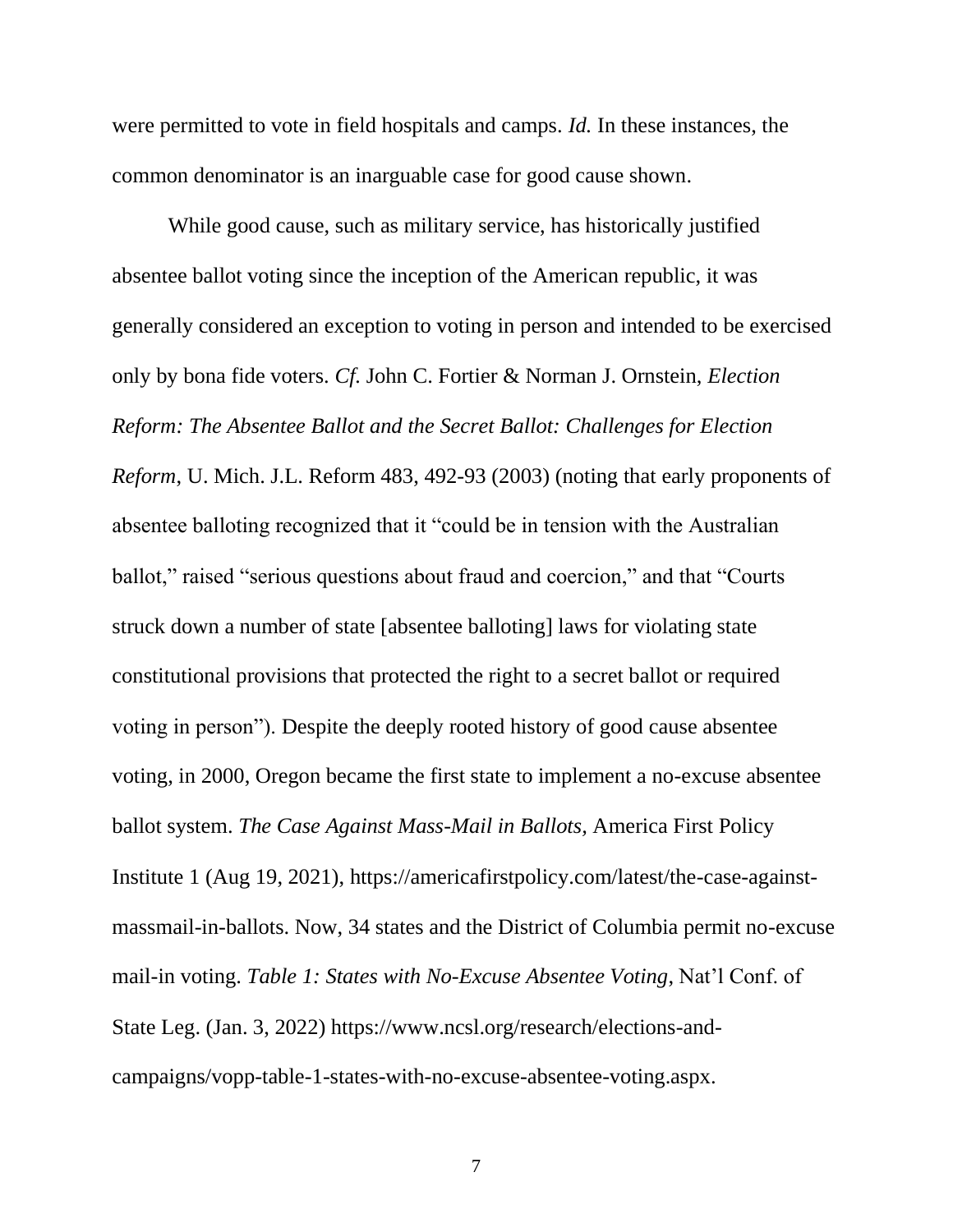The compelling concern with the proliferation of no-excuse mail-in voting is application—that is, ensuring that only bona fide voters receive and cast these ballots. The COVID-19 pandemic has shown how vulnerable state systems with no-excuse mail-in ballots are to corruption.

As AFPI outlined in its August 19, 2021, white paper:

The America First Policy Institute's Center for Election Integrity recognizes that the system instituted by many states such as Pennsylvania, Georgia, and Michigan in 2020 under the guise of COVID-19 disregarded the sanctity of the vote. Newly implemented systems saw every person on a voter roll, regardless of whether they requested a ballot or not, receive a live ballot through the United States Postal Service. Moreover, this system permitted ballots to be dropped off in a drop box in pre-select locations, oftentimes with no security or chain of custody to show their security. This removed any obstacles from ballots being illegally trafficked. Indeed, the security of these ballots was so negligent that ballot drop boxes were sometimes vandalized and torched.

*The Case Against Mass-Mail in Ballots* at 2. The lack of safeguards creates a

system ripe for abuse. Indeed, even the Governor of Pennsylvania, Tom Wolfe,

admitted that he violated Pennsylvania law when his wife dropped off his mail-in

ballot during a 2021 municipal election. *See* Daniel Chaitin, *Pennsylvania's* 

*Democratic Governor Admits to Violating State Election Law*, Washington

Examiner (Nov 6, 2021), https://www.washingtonexaminer.com/news/

campaigns/pennsylvanias-democratic-governor-admits-to-violating-state-election-

law.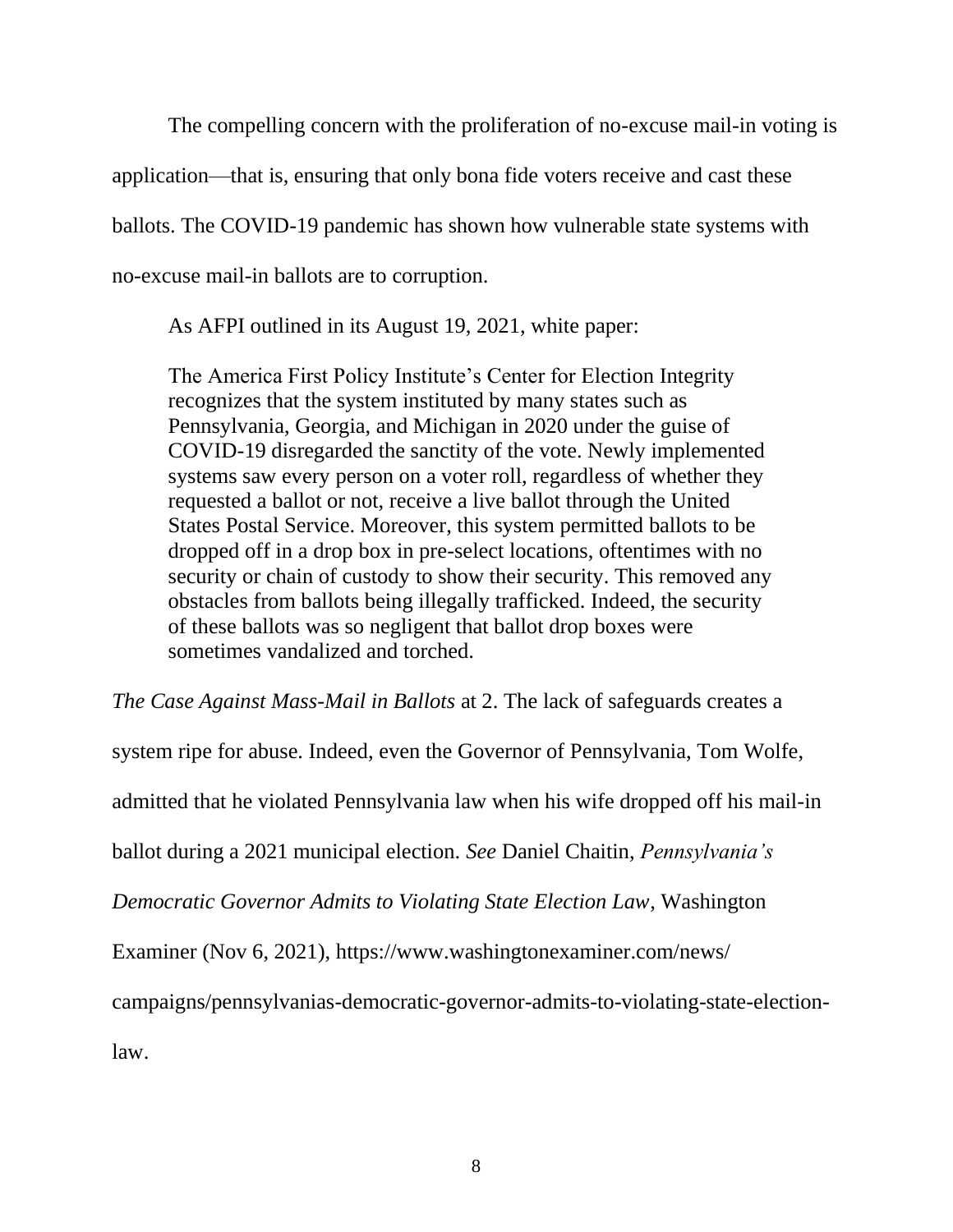Where electoral systems create a hospitable climate for electoral abuse and voter fraud to occur, the Court need not engage in a rigorous interrogation as to its extent. As the Commission on Federal Election Reform observed, while disagreement exists as to "the magnitude of voter fraud—with some believing the problem is widespread and others believing that it is minor—there is no doubt that it occurs," and that is sufficient for the Court to affirm the Commonwealth Court's decision striking down Act 77. *Carter-Baker Report* at 18. AFPI respectfully requests that it does so.

### <span id="page-14-0"></span>**III. No-Excuse Mail-In Voting Creates a Lack of Confidence in Our Elections.**

The public's trust and confidence in our electoral processes are indispensable to representative democracy and republican government. As the Supreme Court observed, "Confidence in the integrity of our electoral processes is essential to the functioning of our participatory democracy. Voter fraud drives honest citizens out of the democratic process and breeds distrust of our government. Voters who fear their legitimate votes will be outweighed by fraudulent ones will feel disenfranchised." *Purcell,* 549 U.S. at 4. Although dicta, the Supreme Court's insight is significant because it concentrates on voter confidence and fears, thereby strongly suggesting that a state's indisputable "compelling interest in preserving the integrity of its election process" includes measures that bolster the confidence of the electorate. *Id.* (quoting *Eu v. San Fran.*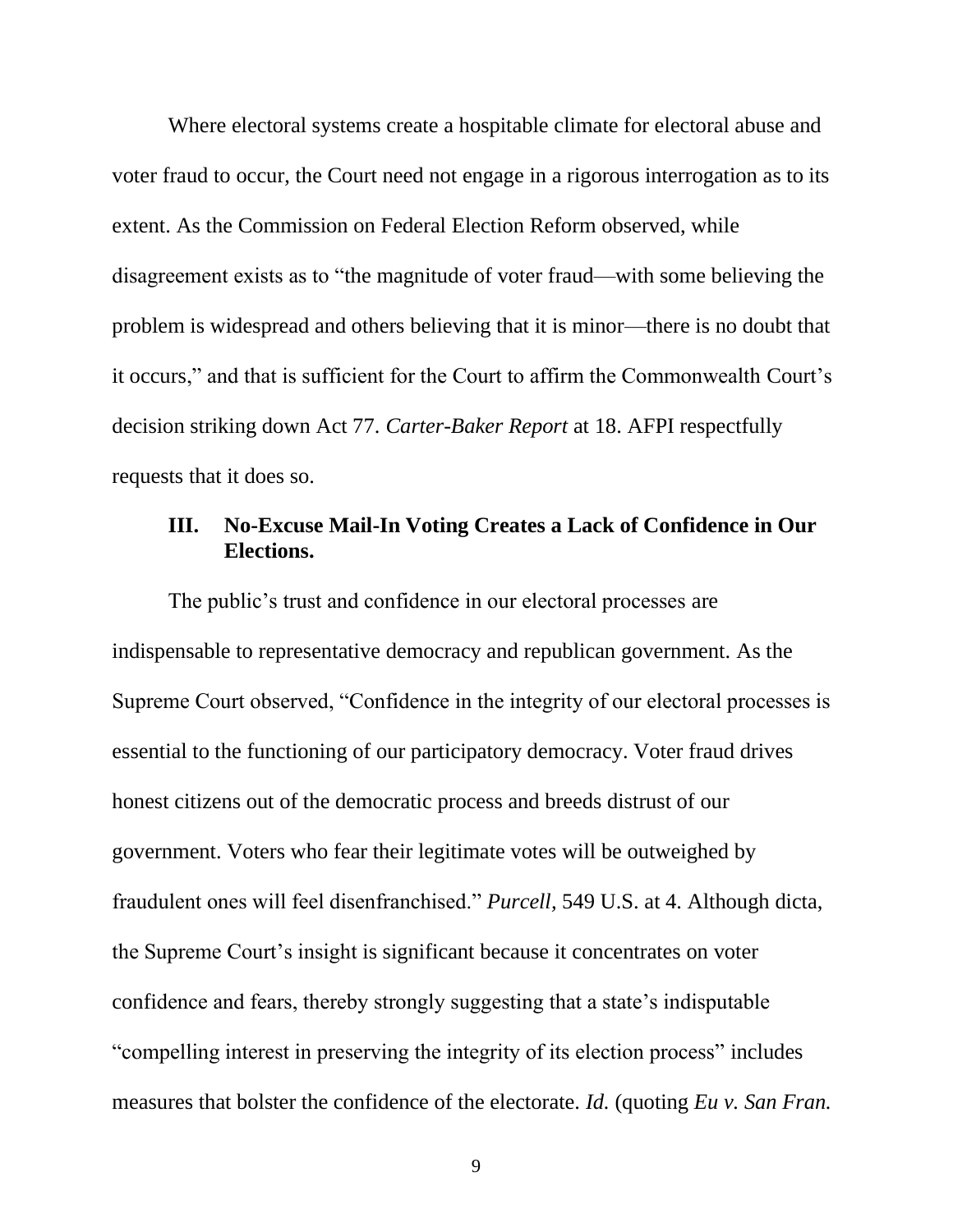*Cnty. Democratic Central Comm.*, 489 U.S. 214, 231 (1989)). By affirming the Commonwealth Court's decision, this Court will preserve the confidence boost Pennsylvania voters no doubt received when Act 77 was invalidated.

The data support this. In January 2021, Muhlenberg College polled "406 Pennsylvania's who participated in the 2020 general election." *Pennsylvania 2020 Post-Election Poll Key Findings Report*, Muhlenburg College (January 2021) https://www.muhlenberg.edu/aboutus/polling/politicselectionssurveys/archivedpoll s/pa2020post-electionpoll/. Notably, "[a]bout 1 in 3 Pennsylvanians who voted in the 2020 general election indicated that they *were not at all confident* that the final results of the election accurately reflected how Pennsylvanians voted in the November election." *Id.* (emphasis in original). Moreover, Pennsylvania voters "are highly divided on potential limiting of the use of mail ballots in future elections, with 51% disagreeing with limiting this method of voting, and 47% agreeing that limits to mail voting should be put in place." *Id.* When almost half of Pennsylvania voters have no faith in no-excuse mail-in voting, there is a voter confidence problem in the Keystone State's electorate that clamors for redress by this Court.

Notably, the fears that emanate from casting mail-in ballots bridge the political divide. Indeed, in 2004, Congressman Jerold "Jerry" Nadler, the veteran Democratic politician and current Chairman of the House Judiciary Committee,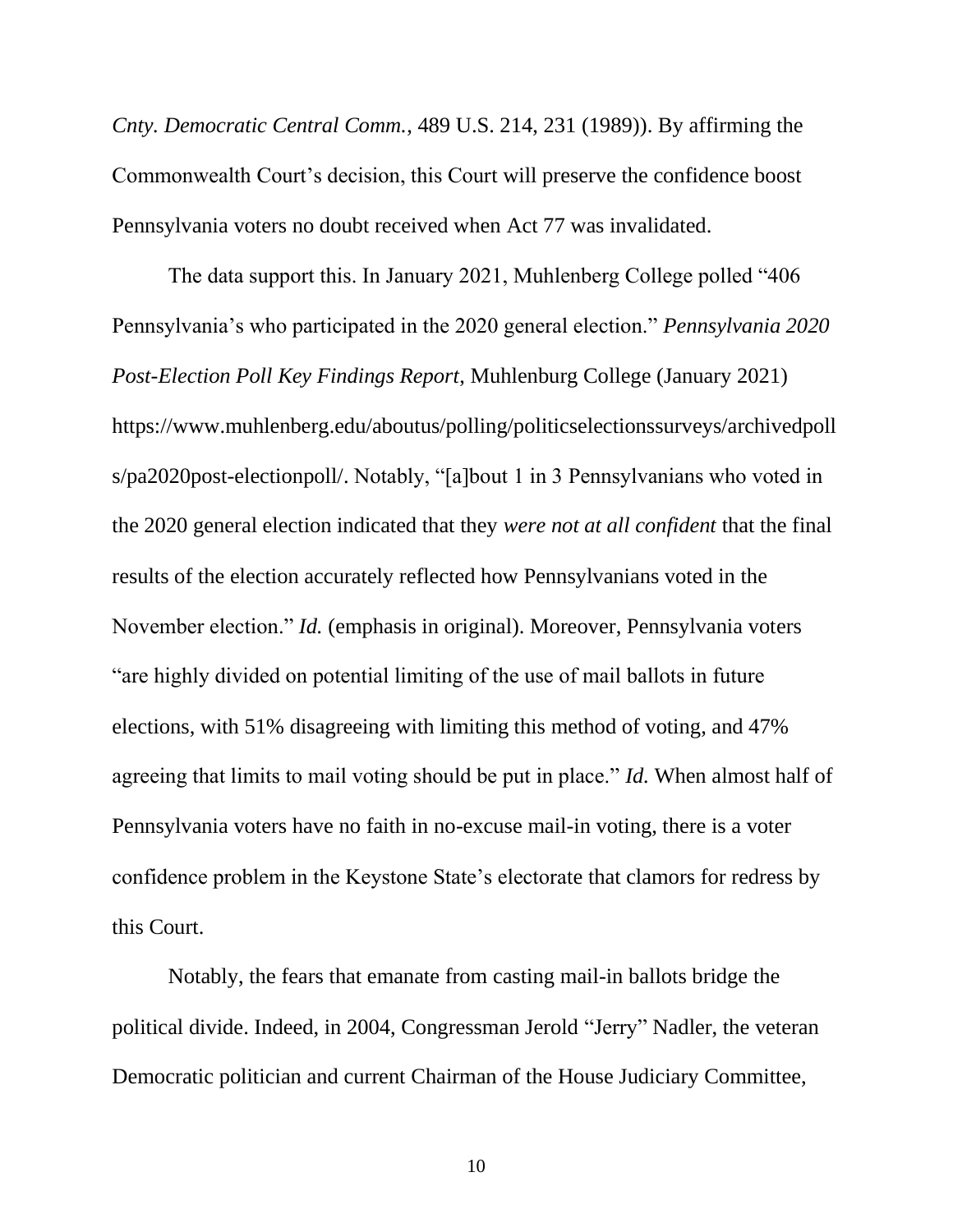observed that, "as a very experienced practical politician from New York, [I] feel constrained to observe that in my experience in New York, paper ballots are extremely susceptible to fraud," and "with the old clunky voting machines that we have in New York, the deliberate fraud is way down compared to paper." Emily Jacobs, *Jerry Nadler Slammed Paper Ballots as 'Extremely Susceptible to Fraud' in 2004*, N.Y. Post (May 27, 2020), [https://nypost.com/2020/05/27/jerry-nadler](https://nypost.com/2020/05/27/jerry-nadler-warned-of-possible-paper-ballot-fraud-in-2004/)[warned-of-possible-paper-ballot-fraud-in-2004/.](https://nypost.com/2020/05/27/jerry-nadler-warned-of-possible-paper-ballot-fraud-in-2004/) The congressman continued, "I want a paper trail, I want a paper somewhere, but pure paper with no machines? I can show you experience which would make your head spin." *Id.* Similarly, Republican Texas Attorney General Ken Paxton echoed this concern in an op-ed when he quoted a South Texas prosecutor (and registered Democrat) who testified in a legislative hearing in Austin that, "Any time you have ballots that are outside the polling location, you're going to have fraud . . . I would never recommend everyone voting by mail—it invites fraud." Press Release, Tex. Att'y Gen., *OP-ED: Mail-In Ballots: A Threat to Democracy,* (Sept. 1, 2020),

https://www.texasattorneygeneral.gov/news/releases/op-ed-mail-ballots-threatdemocracy.

The 2020 election cycle laid bare the confidence crisis mass mail-in voting instigates and intensifies. In response to the COVID-19 pandemic, states had to adjust their electoral processes to accommodate burdensome public health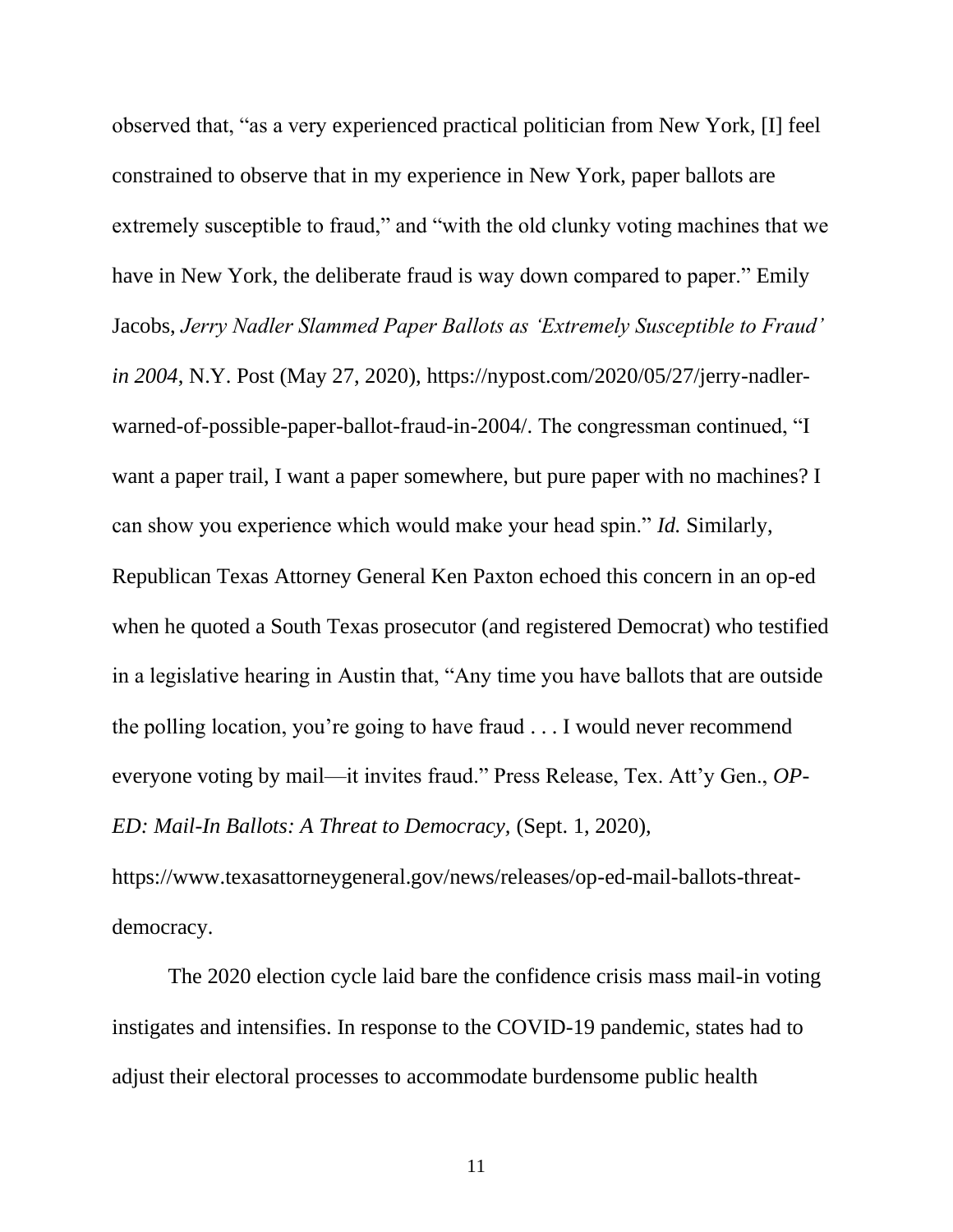restrictions. Quinn Scanlan, *Here's how states have changed the rules around voting amid the coronavirus pandemic,* ABC News (Sept 22, 2020),

https://abcnews.go.com/Politics/states-changed-rules-voting-amid-coronaviruspandemic/story?id=72309089. Some "states conducted primarily all-mail elections. There were some that proactively sent applications to vote by mail to registered voters. And some states loosened restrictions around who qualified to cast an absentee mail ballot and what voters needed to provide in order to do so." *Id.* This patchwork of voting modifications—even assuming the good faith of election officials who supported "loosened restrictions around who qualified to cast an absentee mail ballot"—shook the confidence of large swaths of voters who viewed these measures as a classic cure the disease, kill the patient dead-end. *See, e.g.,* Catherine Kim, *Poll: 70 Percent of Republicans Don't Think the Election was Free and Fair*, Politico (Nov 9, 2020), https://www.politico.com/news/2020/11/09/ republicans-free-fair-elections-435488. ("70 percent of Republicans now say they don't believe the 2020 election was free and fair, a stark rise from the 35 percent of GOP voters who held similar beliefs before the election.").

The Court will recall that, in the 2000 presidential election, the structural flaws of America's elections were on display for the world to witness, resulting in a "tumultuous 36-day postelection battle" that "was settled by the U.S. Supreme Court decision that . . . awarding Florida's 25 electoral votes and the presidency to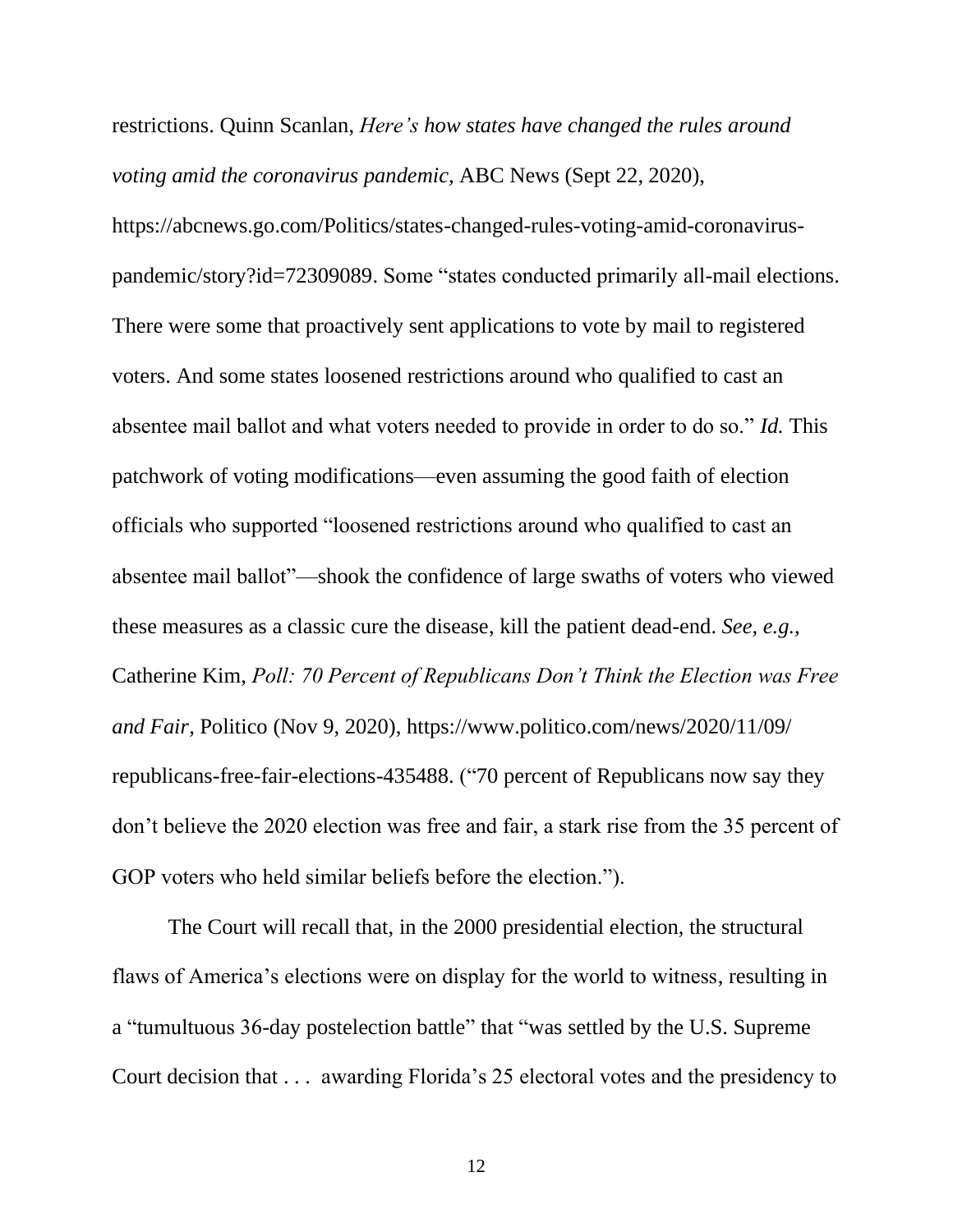Republican George W. Bush over Democrat Al Gore." Fred Lucas, *7 Ways the 2005 Carter-Baker Report Could Have Averted Problems with 2020* Election, The Daily Signal (Nov 20, 2020), https://www.dailysignal.com/2020/11/20/7-ways-the-2005-carter-baker-report-could-have-averted-problems-with-2020-election. From this election disorder came the blue-ribbon, bipartisan Commission on Federal Election Reform—colloquially known as the Carter-Baker Commission for its cochairmen, former President Jimmy Carter and former Secretary of State James Baker—to address voting and election integrity issues. *Id.* Relevant here, the Commission concluded that "[a]besentee ballots remain the largest source of potential voter fraud." *Carter-Baker Report* at 46.

To address potential voter fraud and other means of abuse, the Commission recommended voter ID standards nationwide. *Id.* at 80. As the 2020 general election demonstrated, that proposal went nowhere, and the electorate's manifest lack of faith in our electoral processes increased dramatically with the most recent presidential contest. Therefore, this Court should uphold the Commonwealth Court's decision and, in so doing, bolster confidence in Pennsylvania's elections. AFPI urges the Court to do so.

### <span id="page-18-0"></span>**IV. No-Excuse Mail-In Voting Leads to Fraud.**

It is not only the perception of voter fraud—and the concomitant lack of confidence that assessment engenders in the electoral—but actual voter fraud that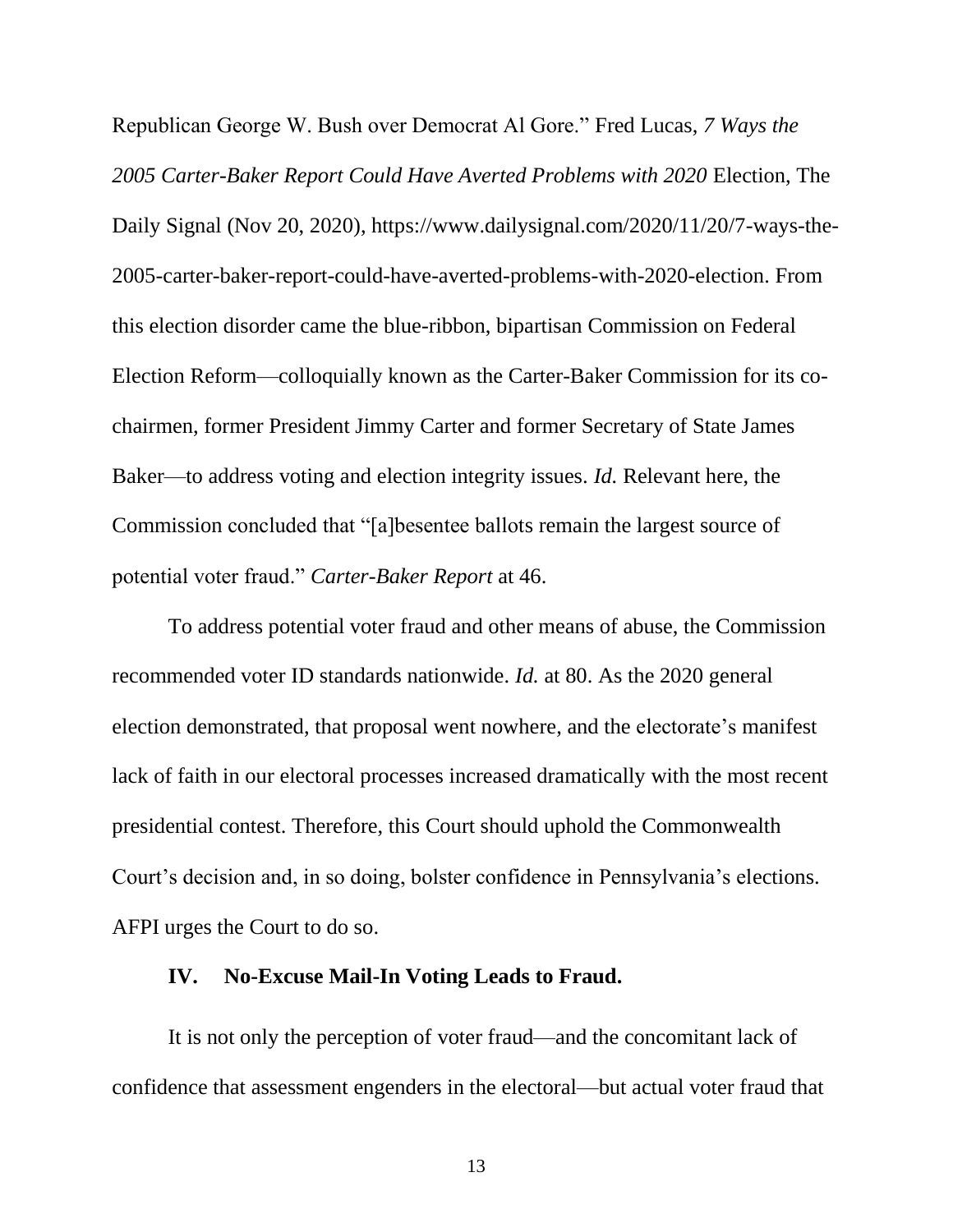no-excuse mail-in ballots permit that should trouble the Court. In *Crawford v. Marion Cnty. Election Bd.*, Justice John Paul Stevens opined that voter fraud "perpetrated using absentee ballots" demonstrates (1) "the risk of voter fraud [is] real"; and (2) "it could affect the outcome of a close election." 553 U.S. 181, 195- 96 (2008). This concern is especially timely because modern American elections are decided by close margins, particularly at the presidential level. Laura Parker, *Why 'Close-Call' Presidential Elections are Happening More Often,* National Geographic (Nov. 4, 2020),https://www.nationalgeographic.com/history/ article/why-close-call-presidential-elections-are-more-likely-today ("The 2020 race is the third presidential election of the last six that's gone down to the wire."). All indicators suggest this trend will continue into the foreseeable future. *Id.* ("'Given the polarization of our electorate today, we're never going to see a 60 percent landslide or a 20 percent margin in the popular vote,' says Bruce Schulman, an American history professor at Boston University. Americans are just so closely divided along party lines that wide margins of victory are becoming rarer."). Justice Stevens's observation, therefore, should inform this Court's analysis of the Commonwealth Court's decision.

No less an authority than the United States Department of Justice (the DOJ) has confirmed Justice Stevens's concerns. In its 2017 Federal Prosecution of Election Offenses monograph, the DOJ's Public Integrity Section states that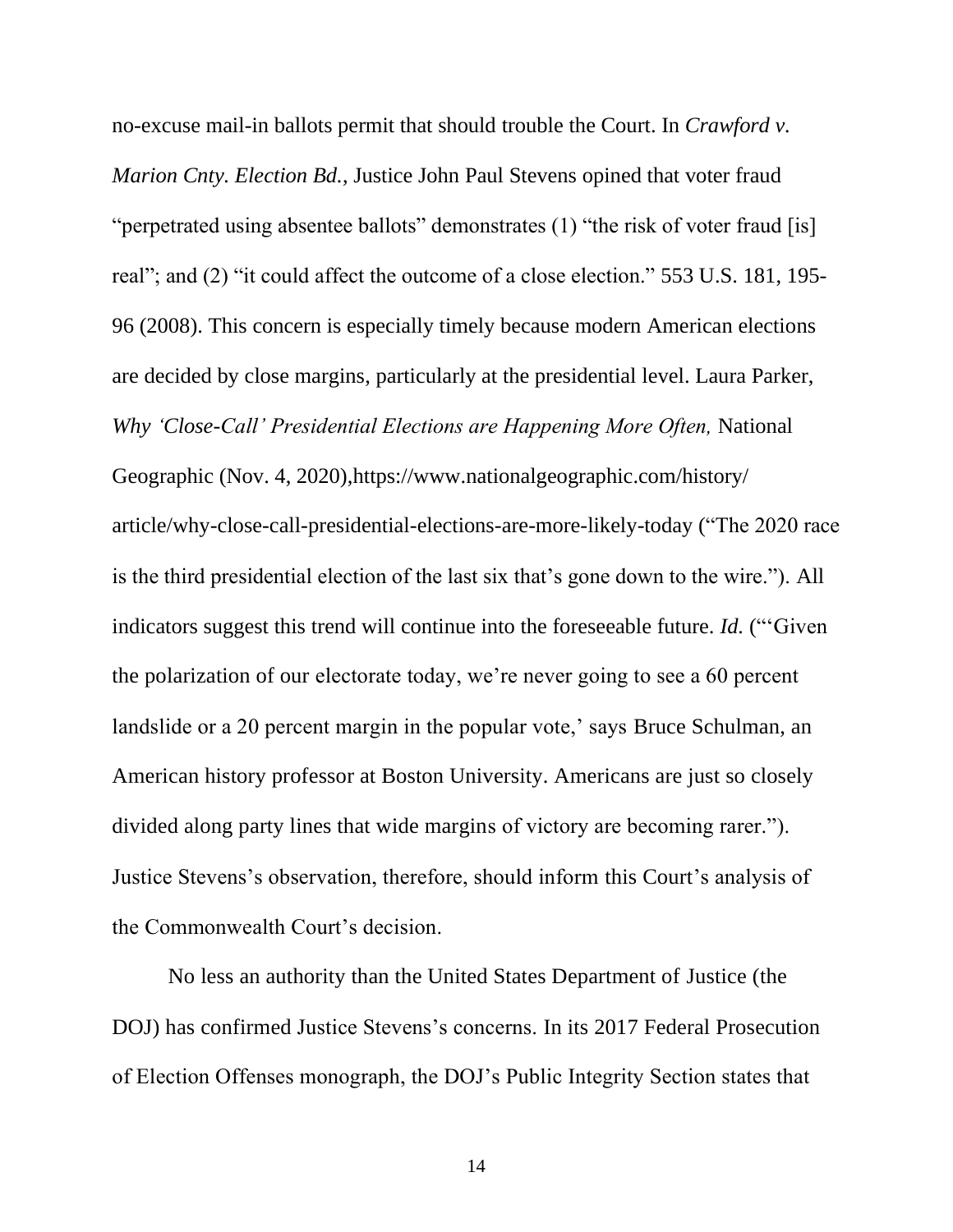"[a]bsentee ballots are particularly susceptible to fraudulent abuse because, by definition, they are marked and cast outside the present of election officials and the structured environment of a polling place." *Fed. Prosecution of Election Offenses* 28 (Richard C. Pilger eds., Dep't of Justice 8th ed. 2017). Worse still, federal election fraud prosecutors found "[a]bsentee ballot frauds" are among the more "common examples" of voter fraud. *Id.* at 26. The monograph concludes that "election fraud is most likely to occur in electoral jurisdictions where there is close factional competition for an elected position that matters." *Id.* at 27.

Given the DOJ's findings and the deeply divided nature of American electoral politics, it is likely that instances of voter fraud will increase in the coming years. In deciding on Act 77's constitutional viability, this Court has the opportunity to get ahead of future election mischief and the resulting social turmoil and mercenary election litigation this conduct necessitates by affirming the Commonwealth Court's decision.

Recent state prosecutions for mail-in ballot fraud—no excuse and excuse required alike—confirm the DOJ's prosecutorial findings. These cases illustrate the ease with which absentee ballot fraud was perpetrated in the 2020 election.

**Nevada:** On October 21, 2021, Nevada Attorney General Aaron Ford charged Donald Kirk Hartle with two counts of voter fraud for voting twice in the 2020 general election, once for himself and once by mailing in his deceased wife's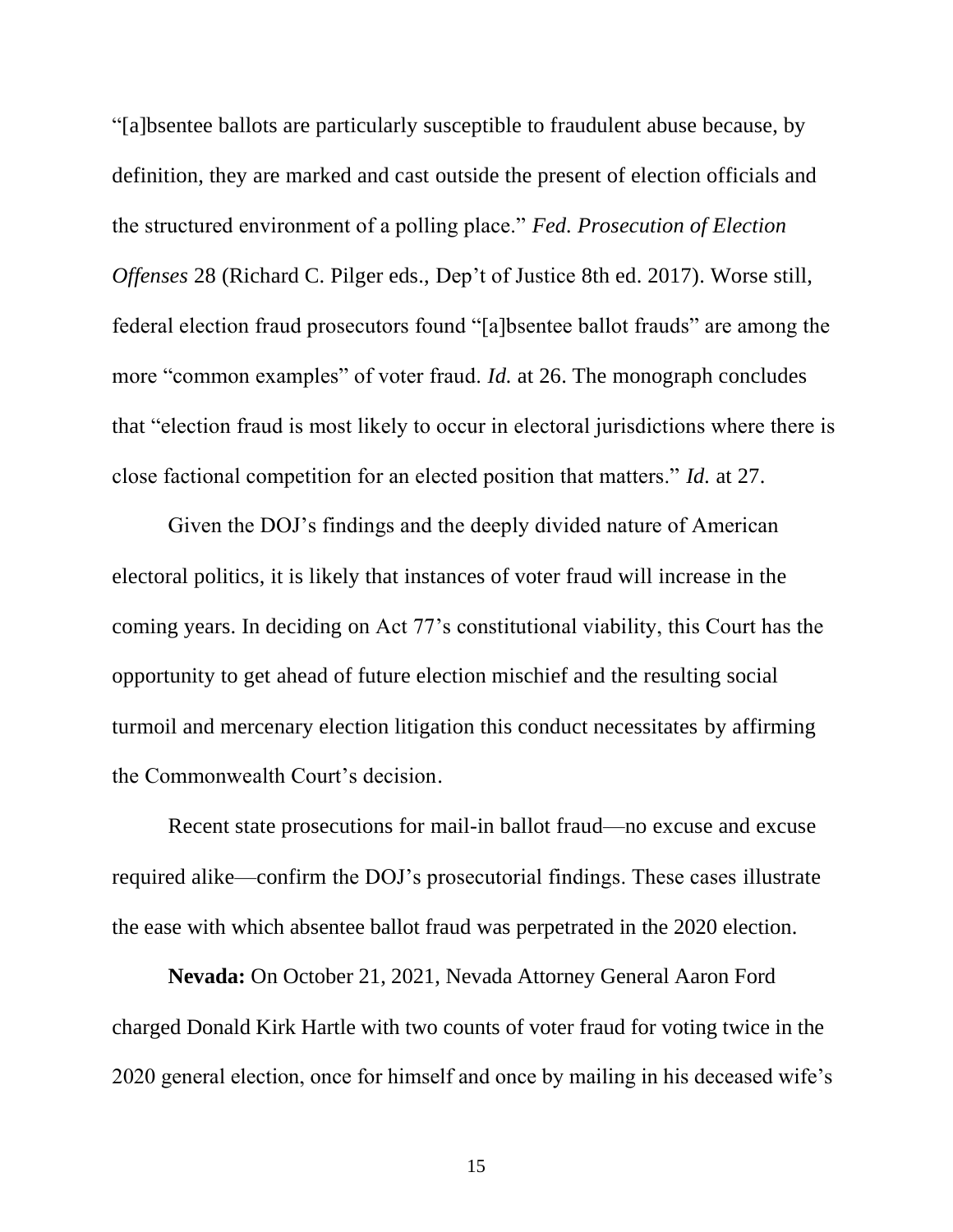absentee ballot. Press Release, Nev. Att'y Gen., *Attorney General Ford Announces Voter Fraud Charges* (Oct. 21, 2021), https://ag.nv.gov/News/PR/2021/ Attorney\_General\_Ford\_Announces\_Voter\_Fraud\_Charges/. On November 16,

2021, Hartle pleaded guilty to voting more than once at the same election, a felony. Press Release, Nev. Att'y Gen., *Attorney General Ford Announces Guilty Plea of Las Vegas Man Charged with Voter Fraud,* (Nov. 16, 2021), https://ag.nv.gov/ News/PR/2021/Attorney\_General\_Ford\_Announces\_Guilty\_Plea\_of\_Las\_Vegas\_ Man\_Charged\_with\_Voter\_Fraud. He will serve a "one-year term of informal probation," and "[i]f he stays out of trouble for that one-year term, he will be permitted to withdraw his felony plea" and, instead, plead guilty to conspiracy to commit voting more than once at same election, a gross misdemeanor. *Id.* The terms of his plea require that he pay a \$2,000.00 fine. *Id.*

**Arizona:** On May 4, 2021, Arizona Attorney General Mark Brnovich announced a felony illegal voting charge against Tracey Kay McKee for forging her deceased mother's signature on a mail-in ballot and then casting it early in the 2020 general election in Maricopa County. Press Release, Az. Att'y Gen., *Scottsdale Woman Accused of Voting in Name of Deceased Person Indicted,* (July 12, 2021), https://www.azag.gov/press-release/scottsdale-woman-accused-votingname-deceased-person-indicted. On February 1, 2022, McKee pleaded guilty to attempted illegal voting, a felony. Press Release, Az. Att'y Gen., *Scottsdale*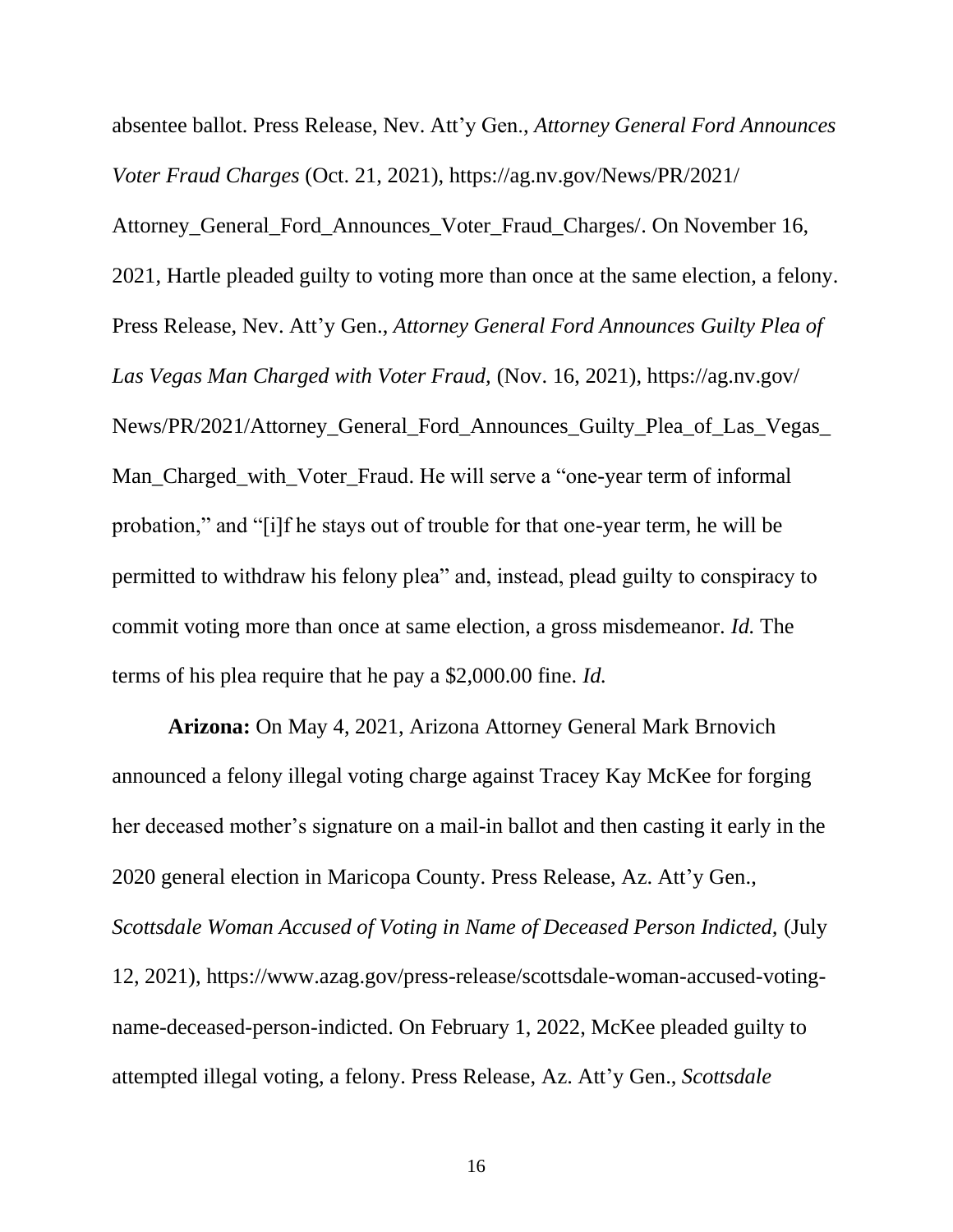*Woman Pleads Guilty for Casting Illegal Vote in Name of Her Deceased Mother, Accused of Voting in Name of Deceased Person Indicted,* (Feb. 1, 2022), https://www.azag.gov/press-release/scottsdale-woman-pleads-guilty-castingillegal-vote-name-her-deceased-mother. She will appear in court for sentencing on March 2, 2022. *Id.*

**Michigan:** On November 13, 2020, Michigan Attorney General Dana Nessel charged Paul Parana with impersonating a voter and election law forgery, felonies both, for forging his daughter's signature on an absentee ballot and casting it by mail for the 2020 general election. Press Release, Mich. Att'y Gen., *AG Nessel Takes Action to Ensure Fair & Free Elections*, (Nov. 13, 2020), https://www.michigan.gov/ag/0,4534,7-359-92297\_47203-545014--,00.html. On January 20, 2021, Parana pleaded guilty to the lesser charge of misdemeanor election law violation, and the court sentenced him to 90 days probation with an order to pay costs and fees of about \$1,100. Press Release, Mich. Att'y Gen., *Canton Township Man Pleads Guilty to Misdemeanor Election Law Violation*, (Jan. 20, 2021), https://www.michigan.gov/ag/0,4534,7-359--549907--s,00.html.

**Texas:** On September 24, 2020, Texas Attorney General Ken Paxton announced over 100 felony charges, including "fraudulent use of an application for a mail-in ballot," against Gregg County Commissioner Shannon Brown, Marlena Jackson, Charlie Burns, and DeWayne Ward for organizing a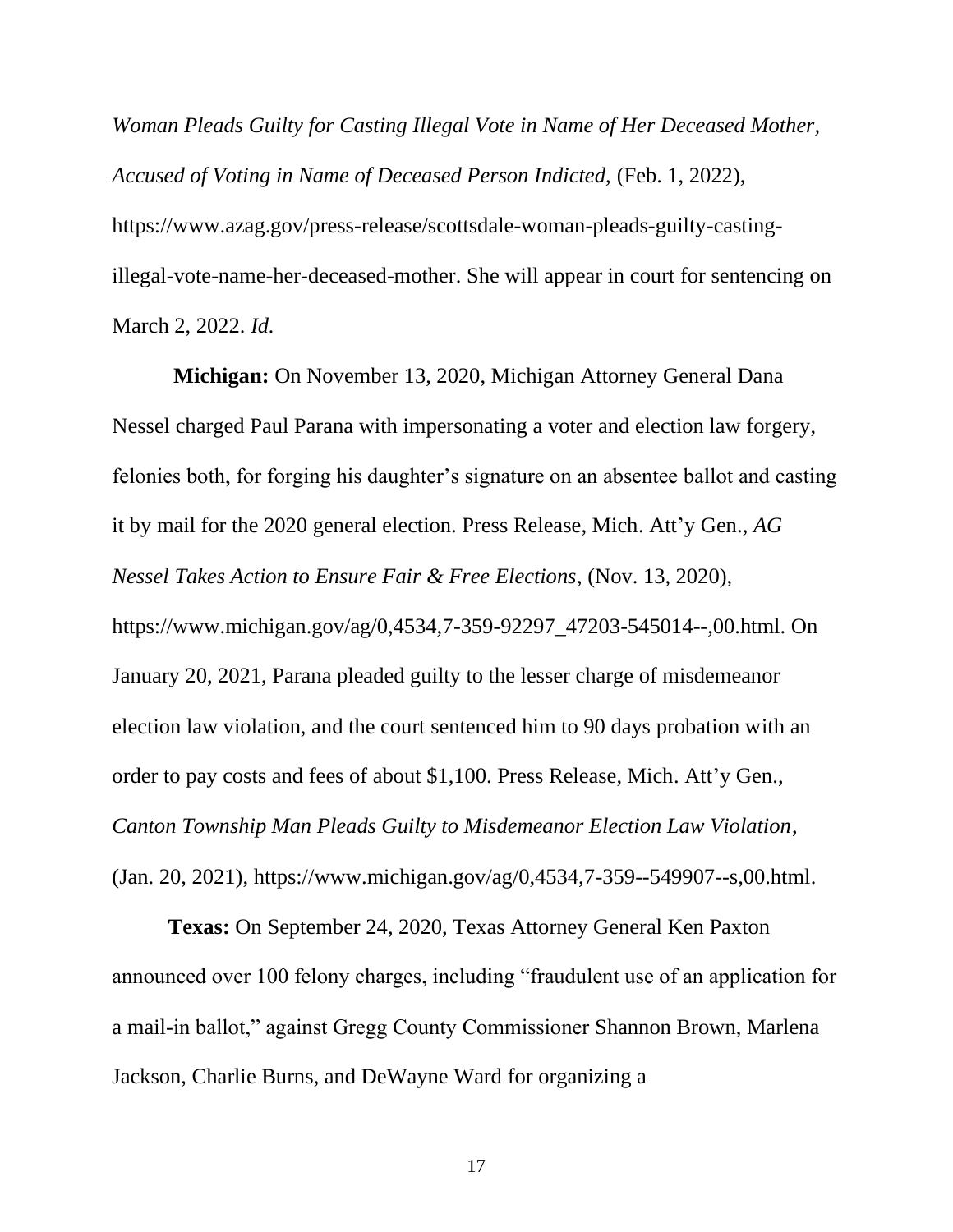vote harvesting scheme during the 2018 Democratic primary election. To increase the pool of ballots needed to swing the race in Brown's favor, the group targeted young, able-bodied voters to cast ballots by mail by fraudulently claiming the voters were "disabled," in most cases without the voters' knowledge or consent. Under Texas election law, mail ballots based on disability are specifically reserved for those who are physically ill and cannot vote in-person as a result.

Press Release, Tex. Att'y Gen., *AG Paxton Announces Joint Prosecution of Gregg County Organized Election Fraud in Mail-In Balloting Scheme* (Sept. 23, 2020), https://www.texasattorneygeneral.gov/news/releases/ag-paxton-announces-jointprosecution-gregg-county-organized-election-fraud-mail-balloting-scheme.

On January 20, 2022, "Shannon Brown and his wife, Marlena Jackson, each pleaded guilty to one count of election fraud, a Class A misdemeanor, for their role" in the Gregg County organized election fraud. Press Release, Tex. Att'y Gen., *Paxton Helps Secure Fair and Safe Elections for Gregg County,* (Jan. 25, 2022), https://www.texasattorneygeneral.gov/news/releases/paxton-helps-securefair-and-safe-elections-gregg-county. The court sentenced them "to one year of probation and a fine of \$2,000." *Id.*

**Pennsylvania**: Indeed, in the Keystone State, with Act 77 in force, Delaware County District Attorney Jack Stollsteimer charged Bruce Bartman, on December 21, 2020, with unlawful voting, a misdemeanor, and perjury, a felony, for unlawfully registering his deceased mother and casting an absentee ballot for her by mail in the 2020 general election. Press Release, Delaware Ctny. Dist. Att'y*,*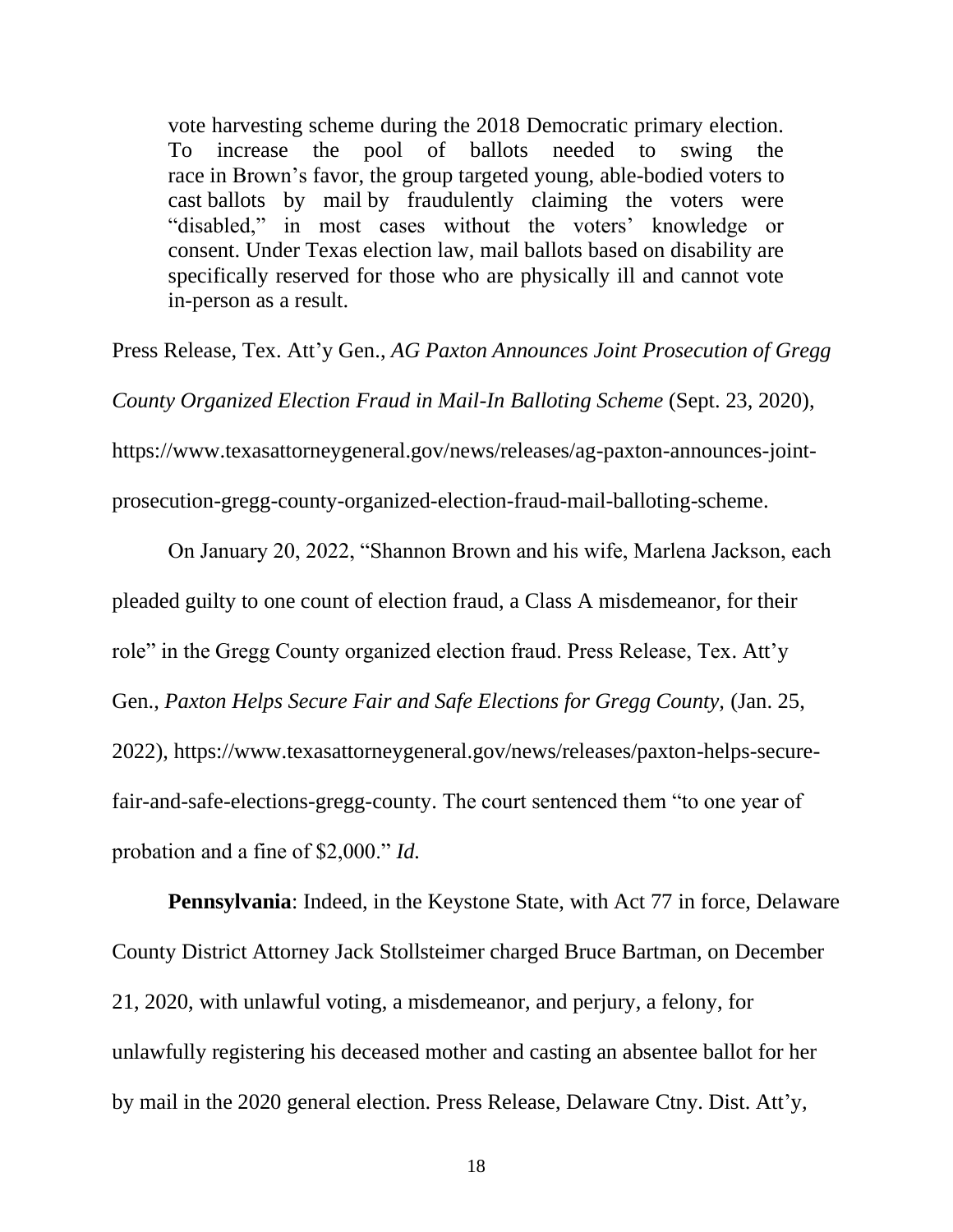(Dec. 21, 2020), https://int.nyt.com/data/documenttools/press-release-on-criminalcharges-against-bruce-bartman/00763f9543d066ea/full.pdf. He also unlawfully registered his deceased mother-in-law but did not cast that absentee ballot. *Id.* On April 30, 2021, Bartman pleaded guilty to unlawfully voting and perjury, and the court sentenced him to five years of probation. Associated Press, *Man Admits to Voter Fraud in Casting Dead Mother's Ballot*, U.S. News & World Report (Apr. 30, 2021), https://www.usnews.com/news/best-states/pennsylvania/articles/2021- 04-30/man-admits-to-voter-fraud-in-casting-dead-mothers-ballot.

These criminal prosecutions demonstrate that mail-in ballot fraud is real. As close margins continue to decide election outcomes, there is every reason to believe voter fraud will proliferate. By affirming the Commonwealth Court's decision, this Court will significantly reduce "disqualified pretenders and fraudulent voters of all sorts" from corrupting Pennsylvania's elections. AFPI respectfully requests that it does so.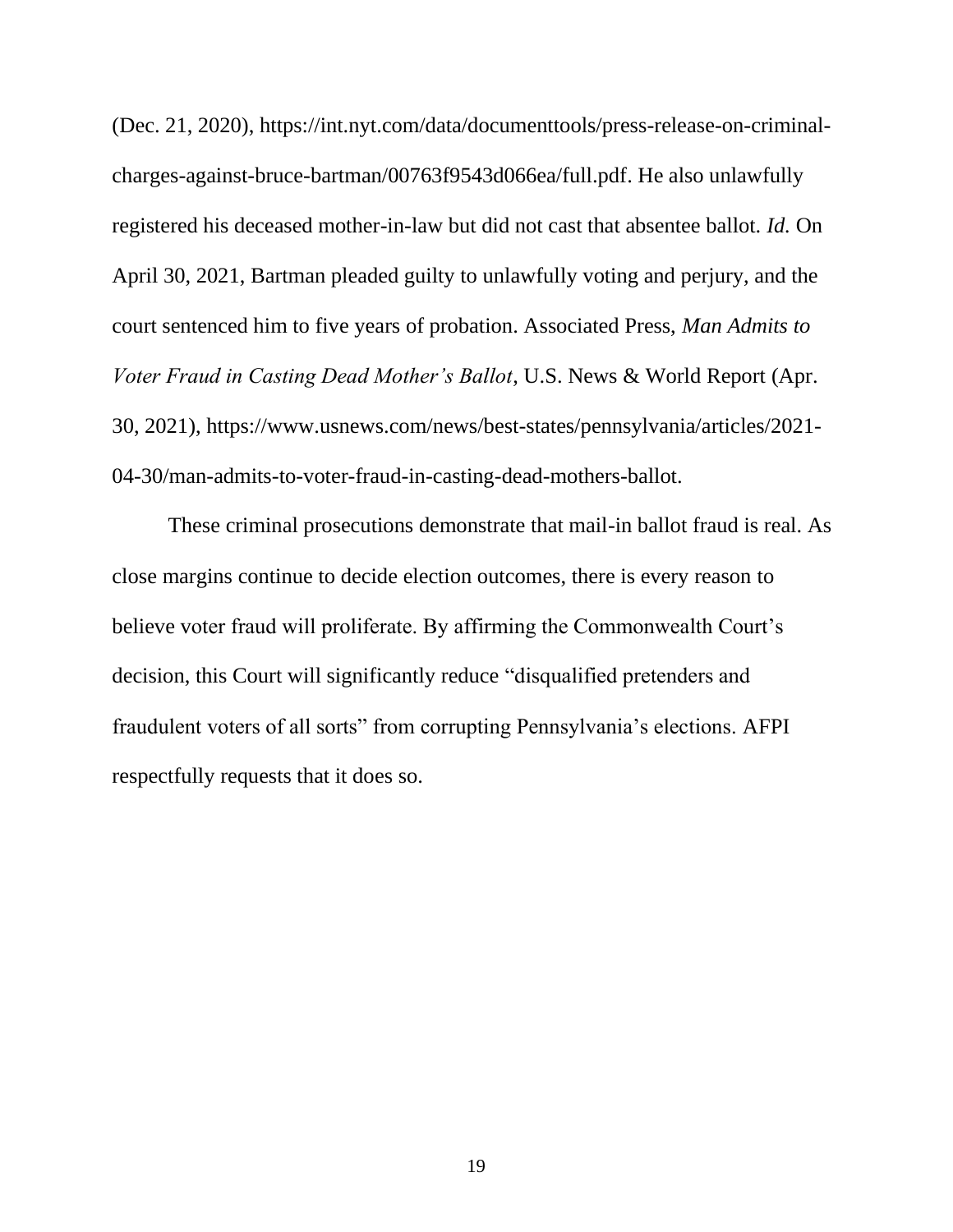#### **CONCLUSION**

<span id="page-25-0"></span>The judgment of the Commonwealth Court should be affirmed.

**Dated:** February 24, 2022 Respectfully submitted,

Craig Trainor (NY No. 4390548)

Jessien Hart Steinman

Jessica Hart Steinmann (TX No. 24067647)

Pachel Jog

Rachel Jag (MO No. 70674)

AMERICA FIRST POLICY INSTITUTE Constitutional Litigation Partnership 1001 Pennsylvania Avenue, N.W., #530 Washington, D.C. 20004 (571) 348-1802 ctrainor@americafirstpolicy.com jsteinmann@americafirstpolicy.com rjag@americafirstpolicy.com *Counsel for Amicus Curiae*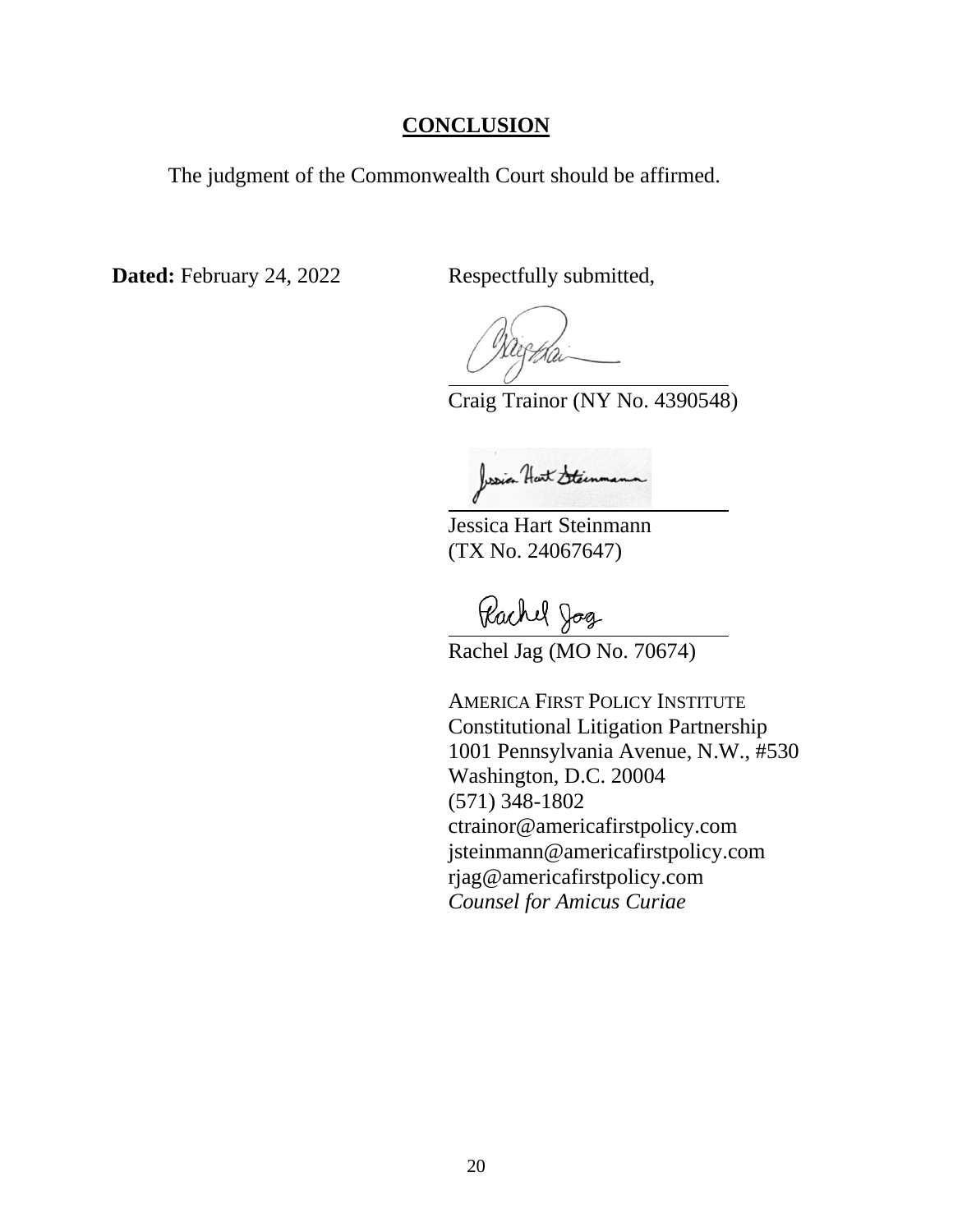#### **CERTIFICATE OF COMPLIANCE**

Pursuant to Pa. R.A.P. 127, we certify that this filing complied with the provisions of the Public Access Policy of the Unified Judicial System of Pennsylvania: Case Records of the Appellate and Trial Courts that require filing confidential information and documents differently than non-confidential information and documents.

Pursuant to Pa. R.A.P. 531(b)(3), we certify that this filing contains 4,022 words, excluding those exempted by Pa. R.A.P. 2135(b). In making this representation, we have relied on the word count function of the word processing system used to prepare this filing.

**Dated:** February 24, 2022

Craig Trainor (NY No. 4390548)

Jessien Hart Steinmann

Jessica Hart Steinmann (TX No. 24067647)

Pachel Jog

Rachel Jag (MO No. 70674)

AMERICA FIRST POLICY INSTITUTE Constitutional Litigation Partnership 1001 Pennsylvania Avenue, N.W., #530 Washington, D.C. 20004 (571) 348-1802 *Counsel for Amicus Curiae*